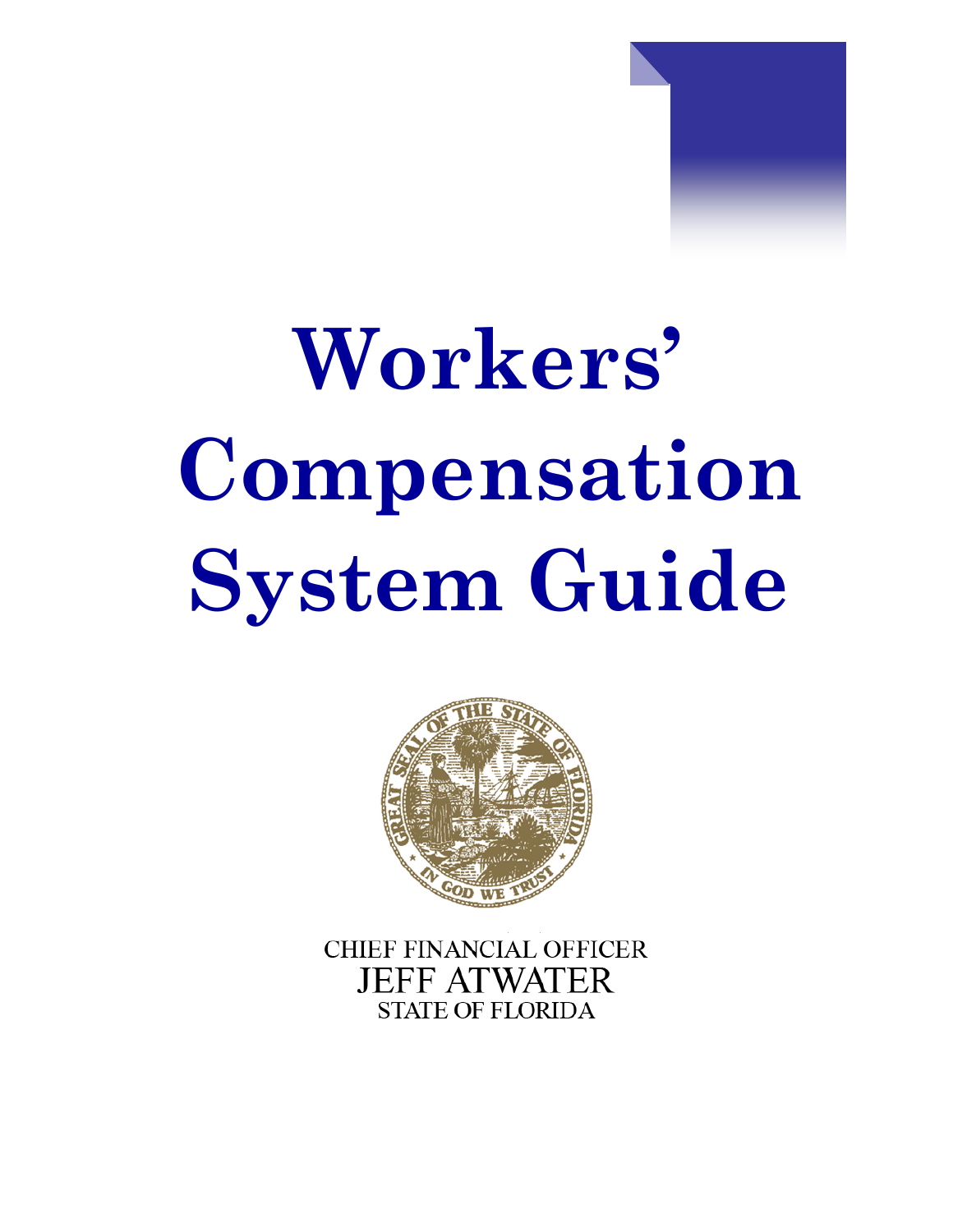## **INTRODUCTION**

**THE WORKERS' COMPENSATION SYSTEM GUIDE IS INTENDED TO GIVE ALL PARTIES A GENERAL OVERVIEW AND SUMMARY OF THE WORKERS' COMPENSATION SYSTEM. IT IS NOT INTENDED TO SUPERCEDE OR TAKE THE PLACE OF THE FLORIDA WORKERS' COMPENSATION LAW (CHAPTER 440, FLORIDA STATUTES) OR FLORIDA WORKERS' COMPENSATION CASE LAW.** 

**ITS PURPOSE IS TO ASSIST ALL STAKEHOLDERS IN THEIR ROLES AND RESPONSIBILITIES. IT PROVIDES GENERAL INFORMATION AND REFERENCES THAT MAY ASSIST WITH RESOLVING ISSUES AND ANSWERING QUESTIONS.**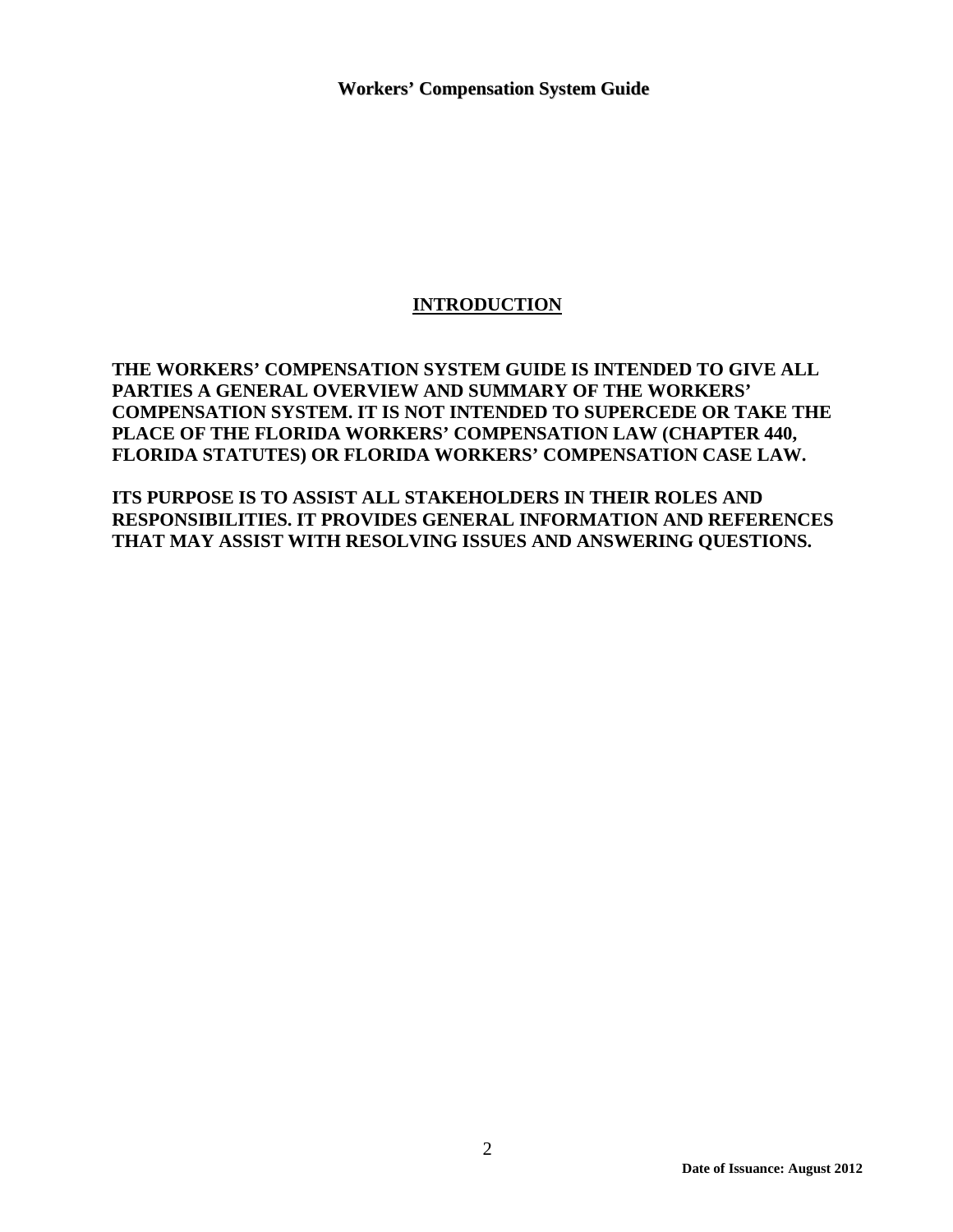## **TABLE OF CONTENTS**

| <b>Section:</b> | <b>Topic</b>                            | <b>Pages</b> |
|-----------------|-----------------------------------------|--------------|
| I.              | <b>EMPLOYEE INFORMATION</b>             | 4 - 8        |
| П.              | <b>EMPLOYER INFORMATION</b>             | $9 - 18$     |
| Ш.              | <b>HEALTH CARE PROVIDER INFORMATION</b> | $19 - 22$    |
| IV.             | <b>INSURANCE COMPANY INFORMATION</b>    | $23 - 29$    |
| V.              | <b>APPENDIX</b>                         | $30 - 36$    |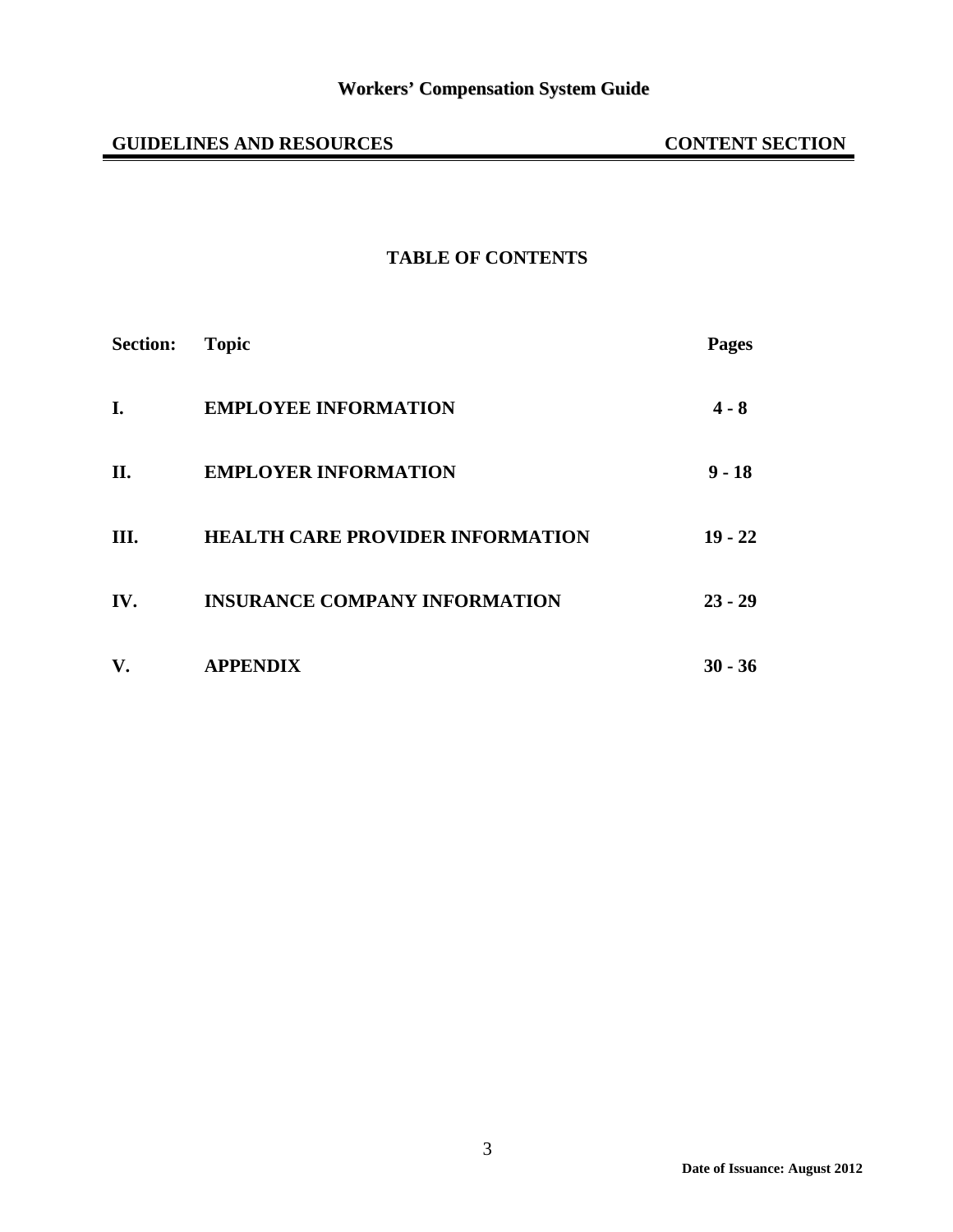## **PART 1 Employee Section**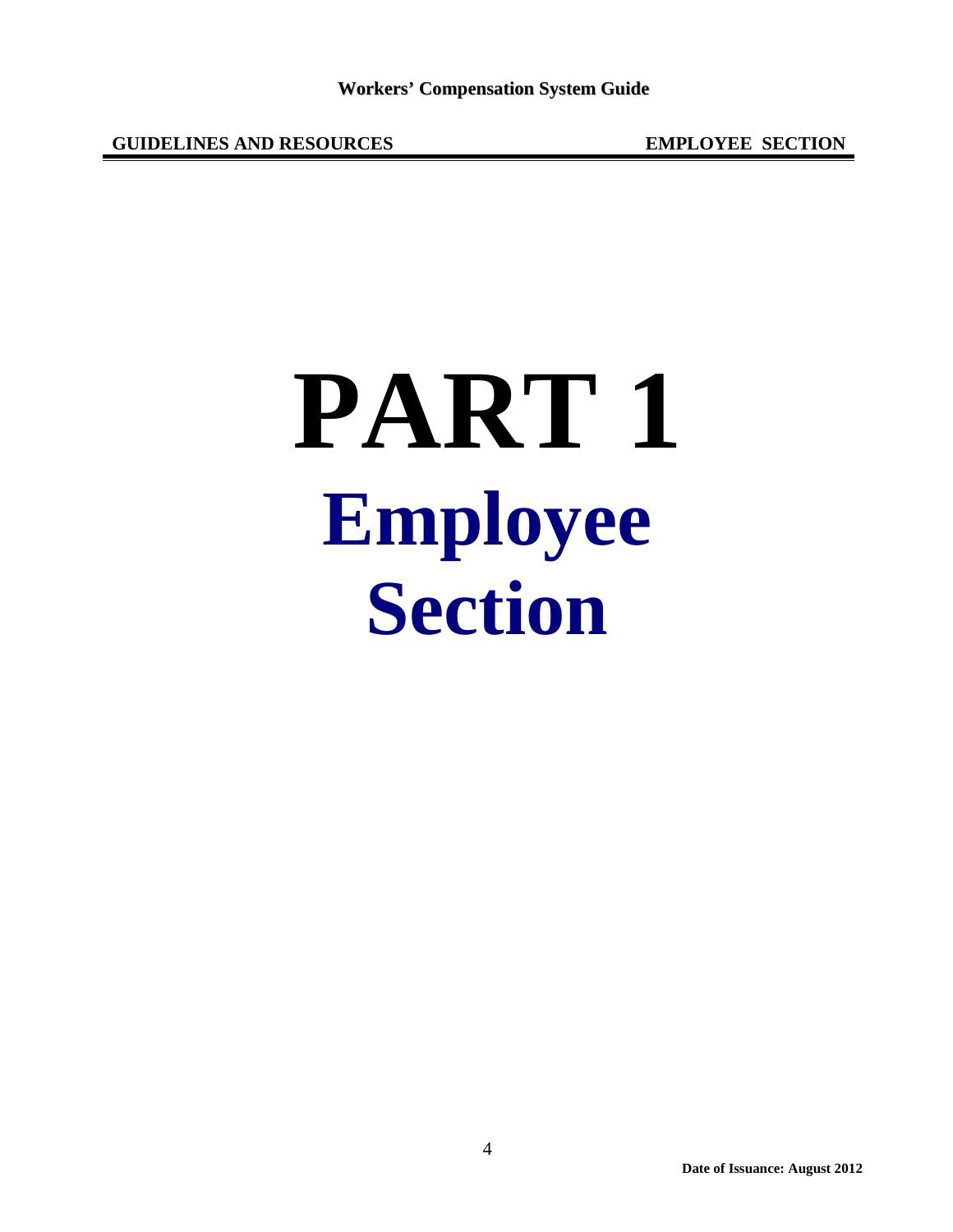#### **INJURED WORKER DUTIES:**

- **1. If you have an accident or are injured on the job you must:** 
	- Tell your employer you have been injured, as soon as possible. The law requires that you report the accident or your knowledge of a job-related injury within 30 days of your knowledge of the accident or injury.
	- When you do so, you must ask your employer what doctor you can see. You must see a doctor authorized by your employer or the insurance company.
	- Your employer may tell you to call the insurance company handling your claim; the name and phone number should be on the "Broken Arm" poster that should be posted at your workplace.
	- If it is an emergency and your employer is not available to tell you where to go for treatment, go to the nearest emergency room and let your employer know as soon as possible what has happened.

*Your employer is required by law to report your injury to the insurance company within 7 days of when you report your accident or injury. If they do not do this, and they do not give you a phone number for the insurance company to call, you can call the workers' compensation (WC) hotline for assistance at 1-800-342-1741.*

- After you or your employer report the injury to the insurance company, many companies will have an insurance claim adjuster call you within 24 hours to explain your rights and obligations.
	- o If you receive a message and a number to call, you should call as soon as possible to find out what you need to do to get medical treatment.
- Within 3-5 business days after you or your employer report the accident, you should receive an informational brochure explaining your rights and obligations, and a Notification Letter explaining the services provided by the Employee Assistance Office of the Division of Workers' Compensation. These forms may be part of a packet which may include some or all of the following:
	- o A copy of your accident report or "First Report of Injury or Illness," which you should read to make sure it is correct;
	- o A fraud statement, which you must read, sign and return as soon as possible, or benefits may be temporarily withheld until you do so;
	- o A release of medical records for you to sign and return; and
	- o Medical mileage reimbursement forms that you should fill out, after seeking medical treatment, and send to your claims adjuster for reimbursement.

*If you do not receive a call or the information packet from the insurance company, you can call the WC hotline for assistance at 1-800-342-1741.*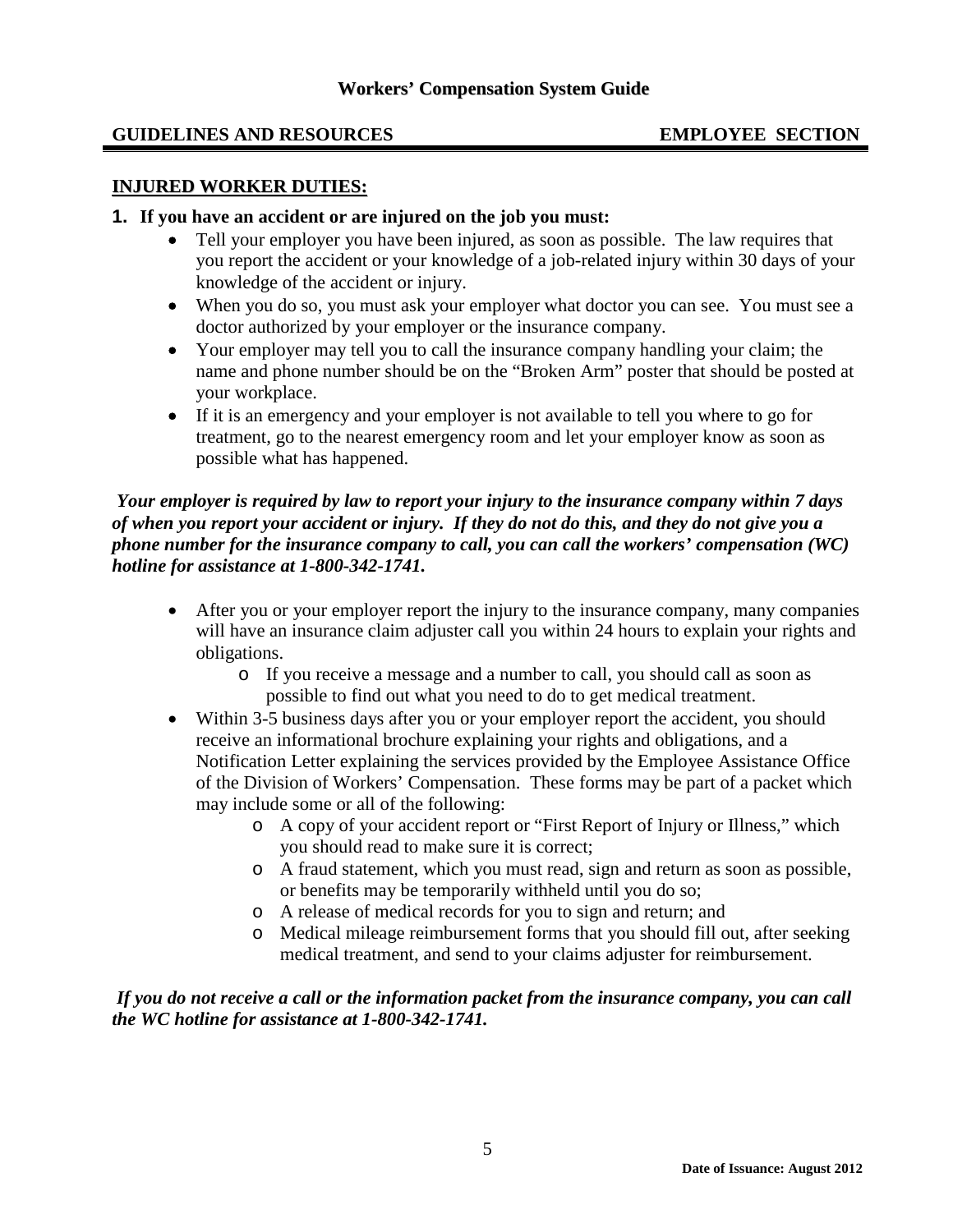#### **2. When you see the doctor:**

- Give the doctor a full description of the accident or how you were injured.
- Answer all questions the doctor might have about any past or current medical conditions or injuries.
- Discuss with the doctor if the injury is related to work or not.
- If related to work, find out if you can work or not.
	- o If you are released to work but can't return to your same job, you should get instructions from the doctor on what work you can and cannot do.
	- o Keep and attend all appointments with your doctor, or benefits may be suspended.

#### **3. After seeing the doctor:**

- Speak with your employer as soon as you leave the doctor. Tell your employer how much your job means to you, and explain to them what work the doctor said you can and cannot do.
	- o If you are admitted to a hospital, call or have someone call your employer for you to explain what happened and where you are.
- Give your employer the doctor's note as soon as possible.
- Ask your employer if they have work for you to return to that does not require you to do things the doctor said you cannot do yet.
	- o If yes, ask when you should report for work.
	- o If not, make sure your employer has a way to contact you if appropriate work becomes available.
- Contact the insurance company and let them know what the doctor said about your injuries and work status.
- You should continue to stay in contact with your employer and the insurance company throughout your treatment and recovery.

#### **4. Benefits you may receive:**

- **Money you may be entitled to**:
	- o Indemnity Benefits: If you are unable to work for more than 7 days, you should receive money to partly replace what you were not able to earn after your accident. *Note: Your weekly benefit can never exceed the maximum compensation rate for the year in which your accident or illness occurred. For a table of the maximum compensation rates click here:*

[http://www.myfloridacfo.com/wc/statistics/bma/bma\\_rates.html](http://www.myfloridacfo.com/wc/statistics/bma/bma_rates.html)

- Temporary total disability: If your doctor says you cannot work at all:
	- $\bullet$  You should receive money equaling about 66 2/3% of your regular wages at the time you were hurt. Your benefit is paid to you beginning with the  $8<sup>th</sup>$  day you lose time from work.
	- The first 7 days lost from work is only paid if you lose more than 21 days from work.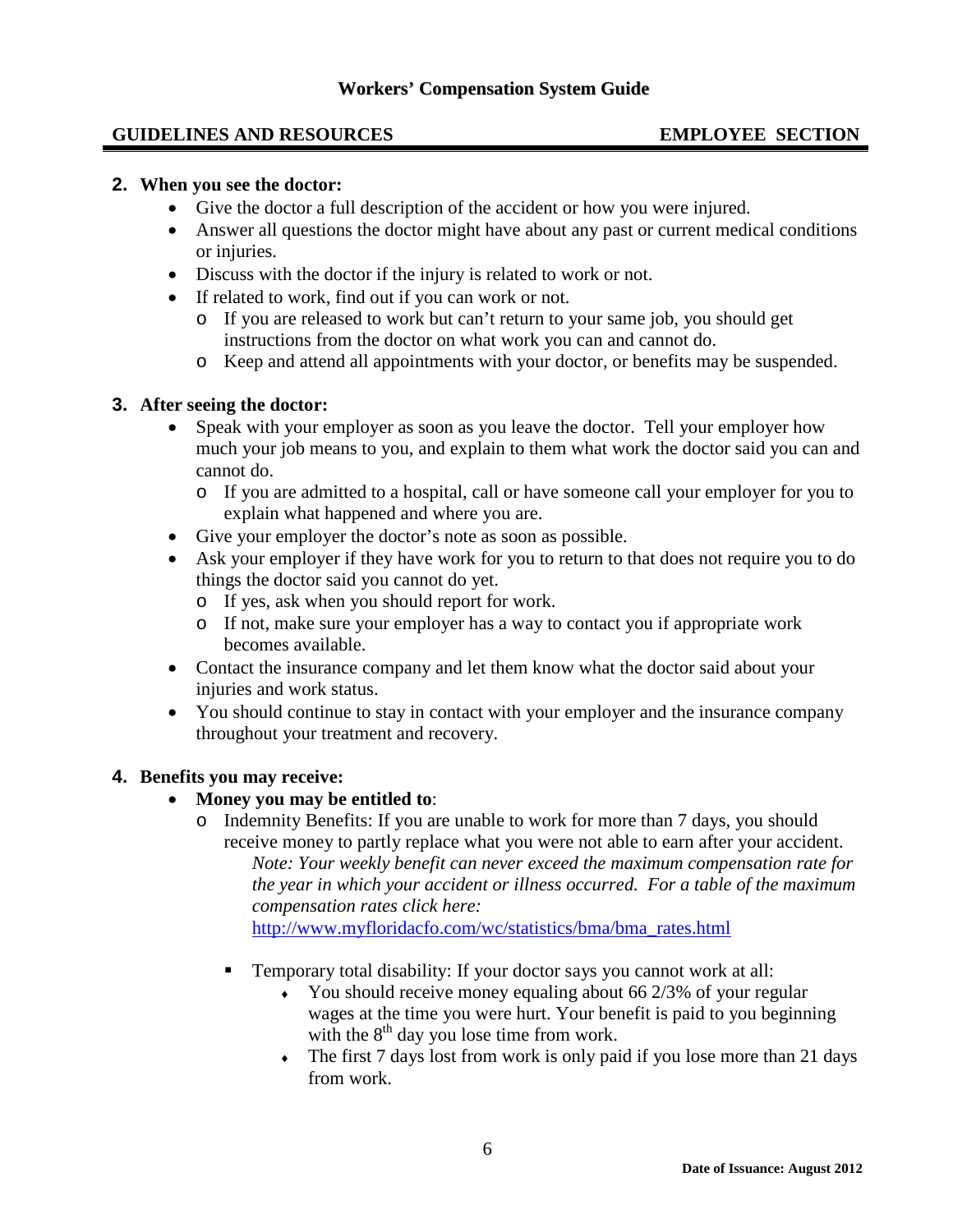- ♦ If your injury is critical, you may receive 80% of your regular wages for up to 6 months after the accident.
- ♦ You can receive up to a total of 104 weeks of temporary total disability and/or temporary partial disability benefits
- Temporary partial disability: If you can return to work, but you cannot earn the same wages you earned at the time you were hurt:
	- ♦ You will receive money equaling 80% of the difference between 80% of what you earned before your injury and what you are able to earn after your injury. Example:

Your average weekly wage:  $$320$  (Earnings before injury) X  $.80 = $256$ Your weekly earning after injury: - \$150 \$106  $$106 \text{ X}$ .80 = \$84.80

Weekly temporary partial disability benefit: \$84.80

- ♦ You can receive up to a total of 104 weeks of temporary total disability and/or temporary partial disability.
- Impairment benefits: Once your doctor says you are at Maximum Medical Improvement, you are as good as he or she expects you to get. At this point your doctor should evaluate you for:
	- ♦ Possible permanent work restrictions and,
	- ♦ A permanent impairment rating. If you receive a permanent impairment rating, you will receive money based on that rating.

## • **Medical treatment**:

Your employer is responsible for providing medical treatment.

- o Do not delay in getting a doctor's appointment from your employer or insurance company.
- o **Do not go on your own to your private doctor for treatment.** The insurance company must authorize the doctor who is to treat you.
	- If you do not get a doctor's name from the insurance company, you should contact your adjuster and ask for a doctor.

• **Reemployment Services assistance you may receive**:

If you are unable to return to your job because of permanent work restrictions resulting from your on-the-job injury, you may obtain information or assistance from the Bureau of Employee Assistance and Ombudsman Office/Reemployment Services Section at the following web site, by phone or by e-mail:

- o <http://www.myfloridacfo.com/WC/employee/reemployment.html><br>
o Telephone: (800) 342-1741 option 4
- Telephone: (800) 342-1741 option 4
- o Email: [wcres@myfloridacfo.com](mailto:wcres@myfloridacfo.com)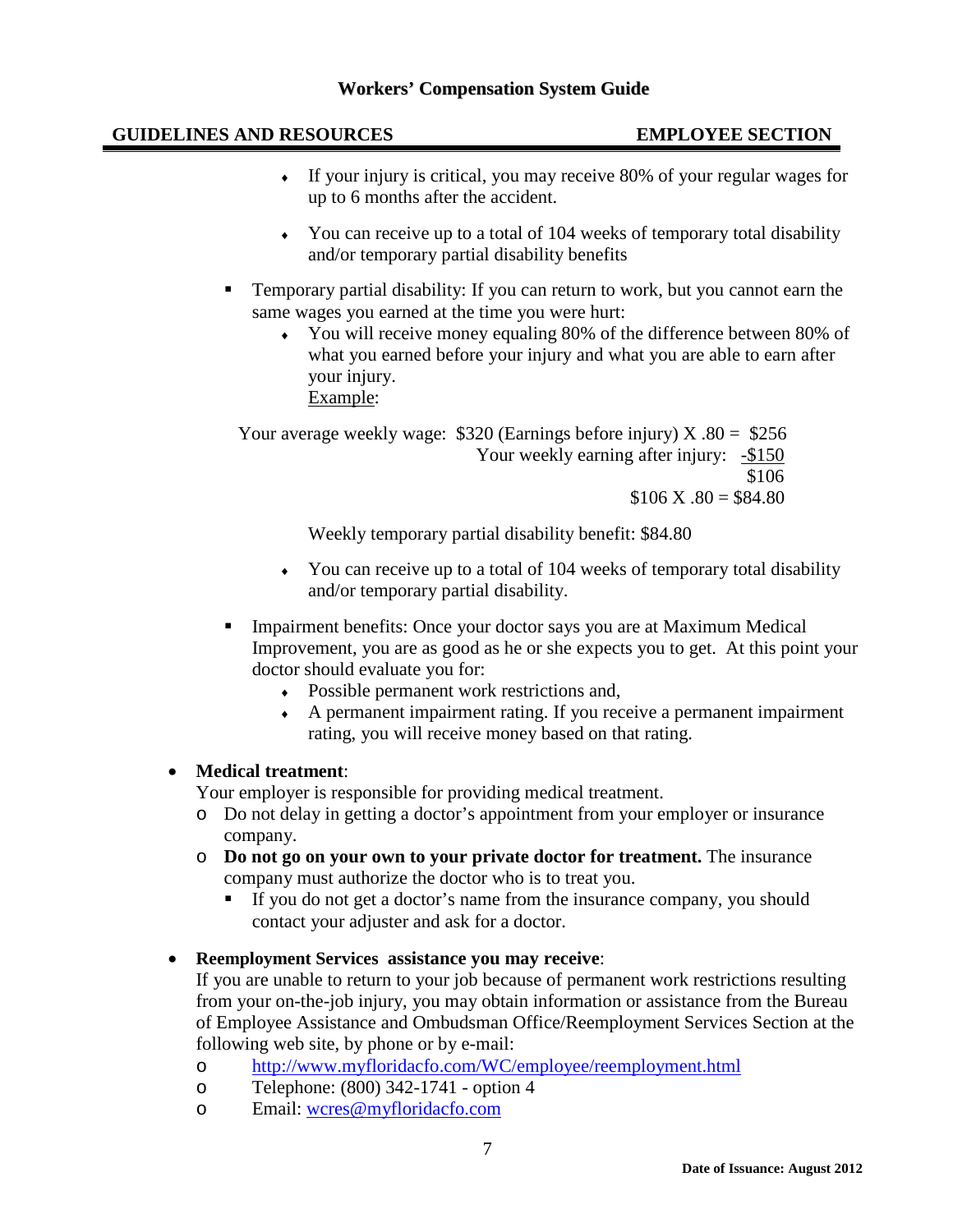#### **GUIDELINES AND RESOURCES**

#### **EMPLOYEE**

#### *For assistance on how any of the above benefits are calculated, call the WC hotline at 1-800-342-1741.*

#### **5. If you have a dispute with your insurance company:**

- First, try to talk about the problem with your adjuster or their supervisor.
- If you still need assistance, contact the WC hotline at 1-800-342-1741.
- If the insurance company still will not agree to pay the benefits that you believe you are entitled to, you can file a Petition for Benefits with the Office of the Judges of Compensation Claims.
	- o **You may wish to hire an attorney to represent you in this action.**
	- o See Appendix B, a flow chart of the dispute process.

#### *For assistance on how to fill out and file a Petition for Benefits, call the WC hotline at 1-800-342-1741.*

## **6. Employee Workers' Compensation Criminal Violations:**

The following are criminal violations of s. 440.105, F.S., that constitute a felony of the first, second or third degree depending on the monetary value of the fraud as provided in s. 775.082, s. 775.083, or s. 775.084, F.S.:

- Filing a false claim of on-the-job injuries or exaggerating injuries.
	- o An injured employee or any party making a claim of an on-the-job injury will be required to provide his or her personal signature attesting that he or she has reviewed, understands, and acknowledges the following statement:

*"Any person who, knowingly and with intent to injure, defraud, or deceive any employer or employee, insurance company, or self-insured program, files a statement of claim containing any false or misleading information commits insurance fraud, punishable as provided in s. 817.234."* 

o If the injured employee or party refuses to sign the document, benefits or payments shall be suspended until such signature is obtained.

## **HOW TO GET MORE INFORMATION AND HELP WITH YOUR CLAIM:**

- **1. Division of Workers' Compensation Employee Assistance and Ombudsman Office:**
	- The Employee Assistance and Ombudsman Office (EAO) will assist you at no cost with questions or concerns you may have about your workers' compensation claim.
	- EAO works on your behalf to resolve issues with your workers' compensation claim.
	- EAO offices are located around the state to assist you.
		- o Website: [http://www.myfloridacfo.com/wc/organization/eao.html](http://www.fldfs.com/wc/organization/eao.html)
		- o Phone (toll free): 1-800-342-1741
- **2. The Division of Workers' Compensation Website:** [www.myfloridacfo.com/WC](http://www.myfloridacfo.com/WC)
	- For additional information click on "Information and FAQs" on the left side of the Division's homepage.

#### **NOTE: See appendix for additional website information.**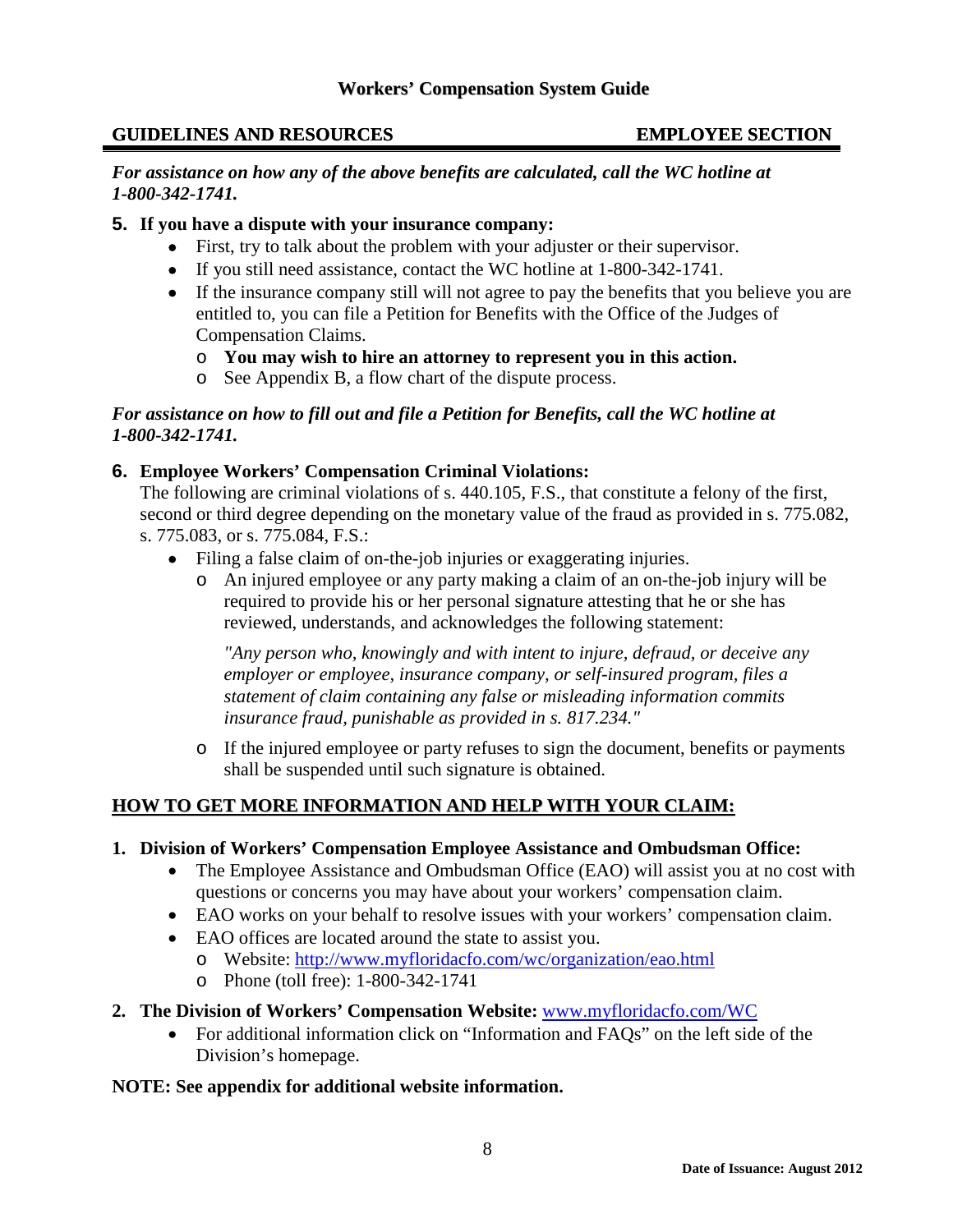# **PART 2 Employer Section**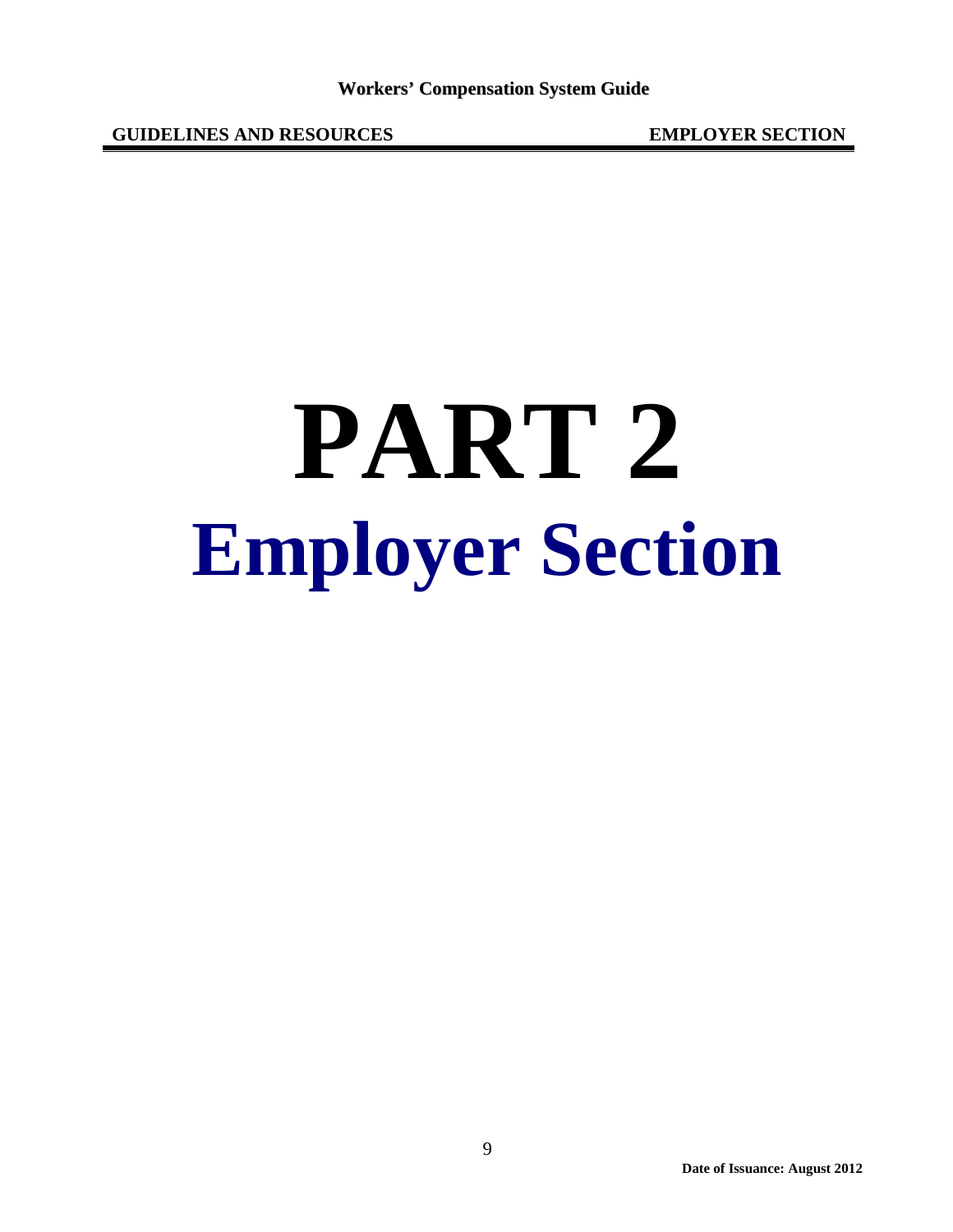#### **EMPLOYER DUTIES:**

#### **1. If you see an accident on the job or someone reports one:**

- Contact your insurance company right away.
- Stay in contact with your employee and the adjuster until the injured worker is back on the job.

#### **2**. **If the employee is released to work with restrictions:**

- Get the doctor's list of restrictions from the injured worker or directly from the doctor's office, and
- Meet with the injured worker to see if work is available that he/she can do.
- If restricted work is available:
	- o Discuss with the injured worker:
		- Starting time and date,
		- What you can pay him/her based on new job duties, and
	- o Report the restricted work to the adjuster.
- Inform the adjuster:
	- o When the injured worker is scheduled to return to restricted work.
	- o If the injured worker will not be earning what he/she earned before:
		- Send the adjuster wage information on a weekly or bi-weekly basis to determine if temporary partial benefits are due.
	- o If the injured worker is unable to, due to restrictions, continue working, or
	- o If you can't give him/her restricted work any longer, or
	- o If the doctor releases him/her to regular work.

#### *For assistance, call the WC hotline at 1-800-342-1741.*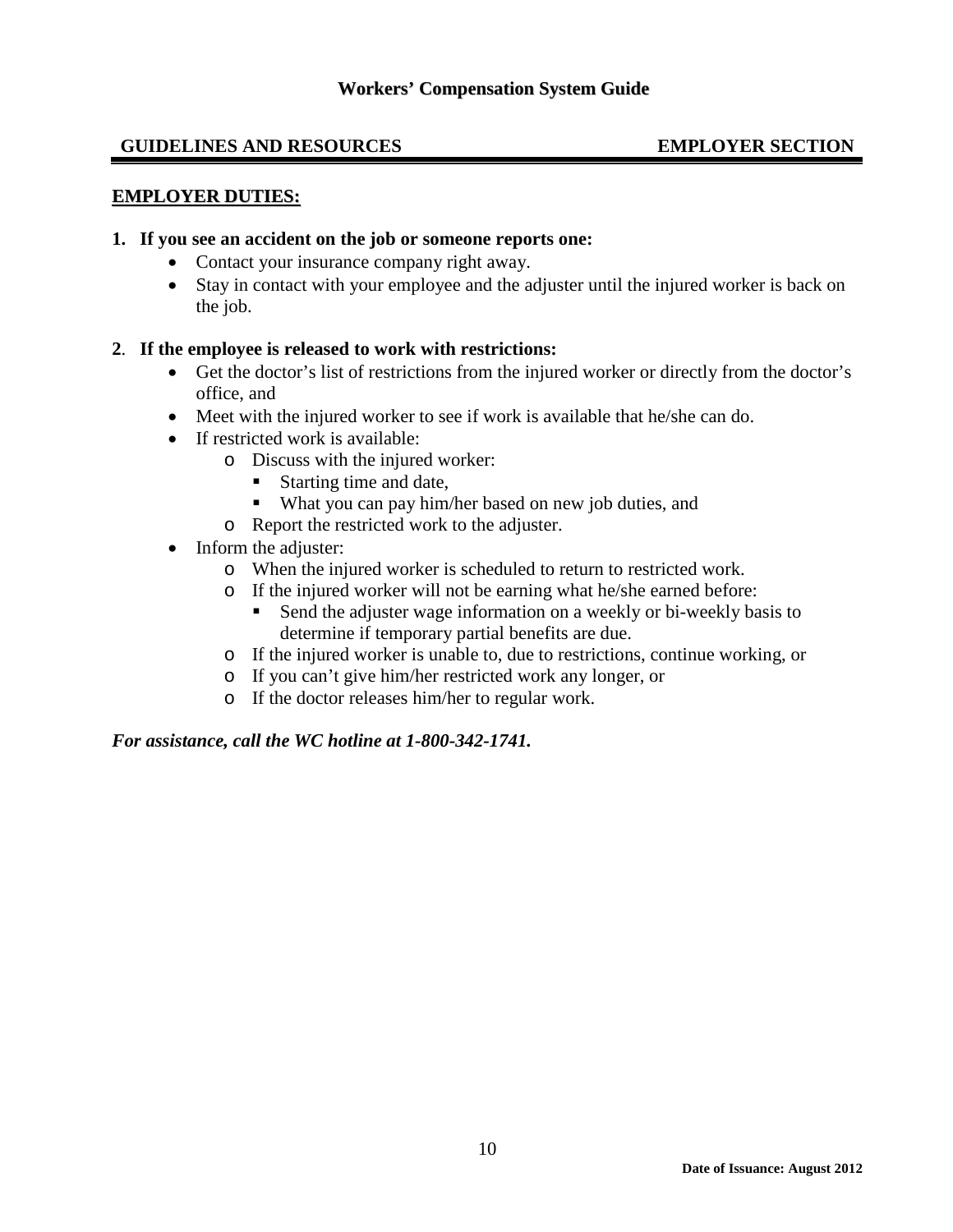#### **EMPLOYER REQUIREMENTS:**

#### **1. Posting Requirement:**

• The "Broken Arm Poster" and the "Anti-Fraud Notice" should be posted in a conspicuous place and should identify the name of the insurance company providing coverage and where to call to report an accident or injury. Contact your insurance company to obtain the poster and the notice.

#### **2. Recording Requirement:**

• Record all workplace injuries and retain the records for at least 2.5 years.

#### **3. Reporting Requirement:**

- Report all workplace deaths to the Division within 24 hours of discovery.
	- oCall 1-800-219-8953
	- oFax 1-850-413-1979

oEmail [DFSFatalityreport@myfloridacfo.com](mailto:DFSFatalityreport@myfloridacfo.com)

*Note: This notification to the Division does not replace the claim administrator First report of Injury or Illness reporting requirement under [440.185\(](http://www.leg.state.fl.us/Statutes/index.cfm?App_mode=Display_Statute&Search_String=&URL=0400-0499/0440/Sections/0440.185.html)2), F.S.*

- Report all job-related injuries to the insurance company within 7 days of discovery.
- Provide a copy of the injury report to the injured worker (Form DFS-F2-DWC-1).
- Report required wage information to the insurance company within 14 days of learning of an injury that will require the employee to miss work for more than 7 days or that results in a permanent impairment.
- If requesting the employee's authorization for release of social security benefit information, give the Form DFS-F2-DWC-14 to the employee, submit the Request for Social Security Disability Benefit Information to the Social Security Administration office nearest to the employee's address, and send a copy of the completed form to the Division within 14 days of the request (Form DFS-F2-DWC-14).

#### **PENALTIES FOR LATE FILING OF A CLAIM THAT WAS DUE TO THE EMPLOYERS FAILURE TO TIMELY NOTIFY THE INSURER:**

If the First Report of Injury (DFS-F2-DWC-1) is filed late with the Division, due to the late reporting of the accident by the employer to the insurance company, the employer may be penalized for the late filing, according to the following schedule:

- \$100 for 1 through 7 days of untimely filing.
- \$200 for 8 through 14 days of untimely filing.
- \$300 for 15 through 21 days of untimely filing.
- \$400 for 22 through 28 days of untimely filing.
- \$500 for over 28 days of untimely filing.

In addition to the above administrative penalty paid to the Division, the employer may be liable for penalties and interest on the late payment of compensation, due to the late filing.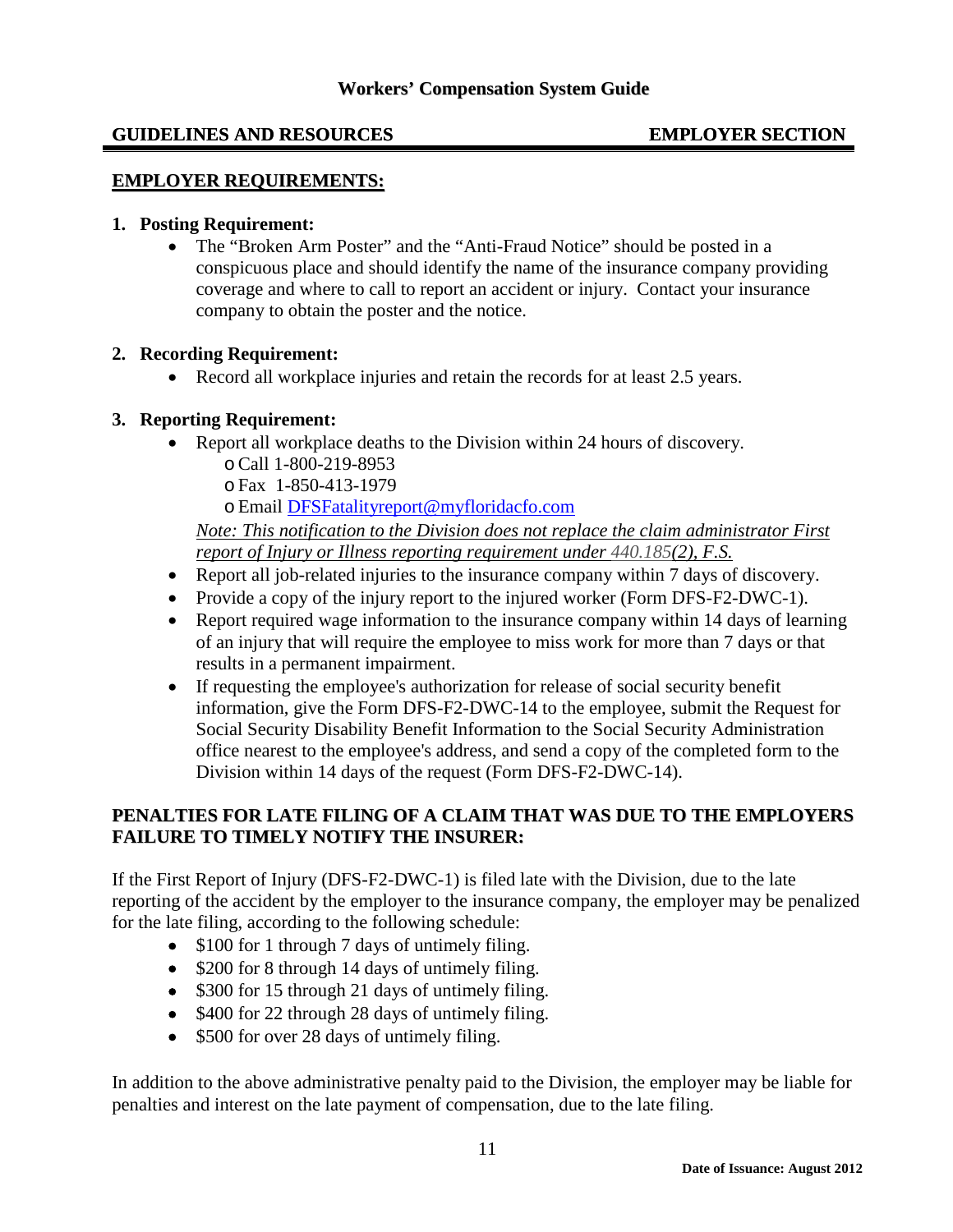#### **PENALTIES AND INTEREST FOR LATE PAYMENT OF COMPENSATION PAID DIRECTLY TO THE INJURED WORKER ALONG WITH THE INDEMNITY PAYMENT THAT WAS LATE:**

- **1.** If any installment of compensation for death or dependency benefits, or compensation for disability benefits payable without an award is not paid within 7 days after it becomes due, there shall be added to such unpaid installment a penalty of an amount equal to 20 percent of the unpaid installment, which shall be paid at the same time as, and in addition to, such installment of compensation.
- **2.** If any installment of compensation is not paid when it becomes due, the employer, insurance company or servicing agent shall pay interest at the rate of 12 percent per year from the date the installment becomes due until it is paid, whether such installment is payable without an order or under the terms of an order. The interest payment shall be the greater of the amount of interest due or \$5.

If you as an employer receive a notice from the Division about a late filing with a filing penalty due to the Division and penalties and interest due to the injured employee, you send the filing penalty payment to the Division and the penalty & interest payment, on the late indemnity payments, directly to the injured employee.

#### **WORKERS' COMPENSATION COVERAGE/COMPLIANCE REQUIREMENTS FOR THE EMPLOYER:**

Chapter 440, F.S., establishes workers' compensation coverage requirements for employers.

**1. Construction Industry:** An employer in the construction industry who employs one or more part- or full-time employees must obtain workers' compensation coverage. Sole proprietors, partners, and corporate officers are considered employees. Members of a limited liability company are considered corporate officers. Corporate officers may elect to exempt themselves from the coverage requirements of Chapter 440.

A construction industry contractor, who sub-contracts all or part of their work, must obtain proof of workers' compensation coverage or a Certificate of Election to be Exempt from all subcontractors, prior to work being done. If the sub-contractor is not covered or exempt, for purposes of workers' compensation coverage, the sub-contractor's employees shall become the employees of the contractor. The contractor will be responsible to pay any workers' compensation benefits to the sub-contractor and its employees.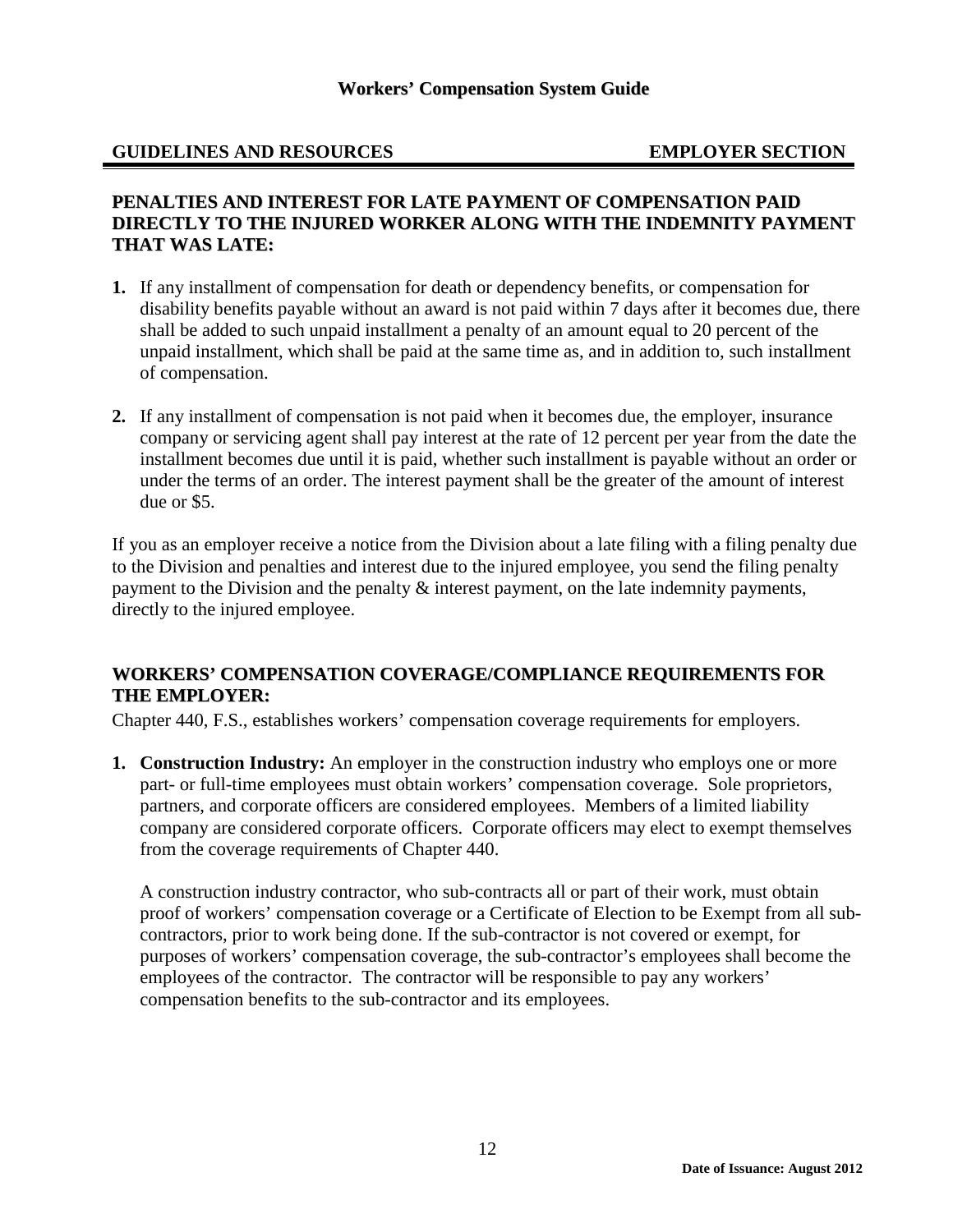- **2. Non-Construction Industry:** An employer in the non-construction industry, who employs four or more part- or full-time employees, must obtain workers' compensation coverage. Corporate officers are considered employees, unless they elect to exempt themselves from the coverage requirements of Chapter 440. Sole proprietors and partners in the non-construction industry are not considered to be employees unless they elect to be employees. Effective July 1, 2013, members of a limited liability company will be considered as corporate officers.
- **3. Agricultural Industry:** Agricultural employers with five or more regular employees and/or 12 or more seasonal employees, who work for more than 30 days, must obtain workers' compensation liability coverage for those employees.
- **4. Out-of-State Employers:** Any construction industry employer having one or more part- or fulltime employees performing work in Florida is required to obtain a Florida policy through a Florida-licensed insurance company. The company must use the Florida job classification codes, approved manual insurance premium rates, rules, and manuals prior to beginning work in Florida. If the construction industry employer has an out-of-state policy, the insurance company must be licensed in Florida, and Florida must be listed in Section 3A of the policy.

## **OBTAINING REQUIRED COVERAGE:**

- **1. Coverage Options:** Contact a Florida-licensed insurance agent to obtain a workers' compensation policy. If the employer is unable to obtain coverage through the private insurance market, they may contact the Florida Workers' Compensation Joint Underwriting Association (FWCJUA) at (941) 378-7400 or go to their website at [www.fwcjua.com.](http://www.fwcjua.com/) The employer may also consider leasing employees from a Professional Employer Organization or PEO. In this circumstance, the PEO becomes the employer and provides workers' compensation coverage to each employee who is paid by the leasing PEO.
- **2. Accurate Employer Job Classification and Payroll:** Since workers' compensation premiums are based on the information provided by the employer, it is important that accurate information such as what type of work is being performed (i.e. interior trim carpentry, roofing, restaurant, clerical, etc.) and estimated payroll for each job classification code is reported to the insurance company. If any changes occur in the job duties or services performed or the employer's payroll amount during the policy term, the employer must notify its insurance company.
- **3. Professional Employer Organization or Employee Leasing Company:** If an employer enters into an employee leasing agreement with a licensed employee leasing company, the agreement entails workers' compensation coverage only for employees listed with the employee leasing company. The client company is responsible for workers' compensation coverage for all nonleased employees. The payroll for all leased employees must be paid through the leasing company. Any changes in job duties or status of an employee must be reported to the leasing company promptly.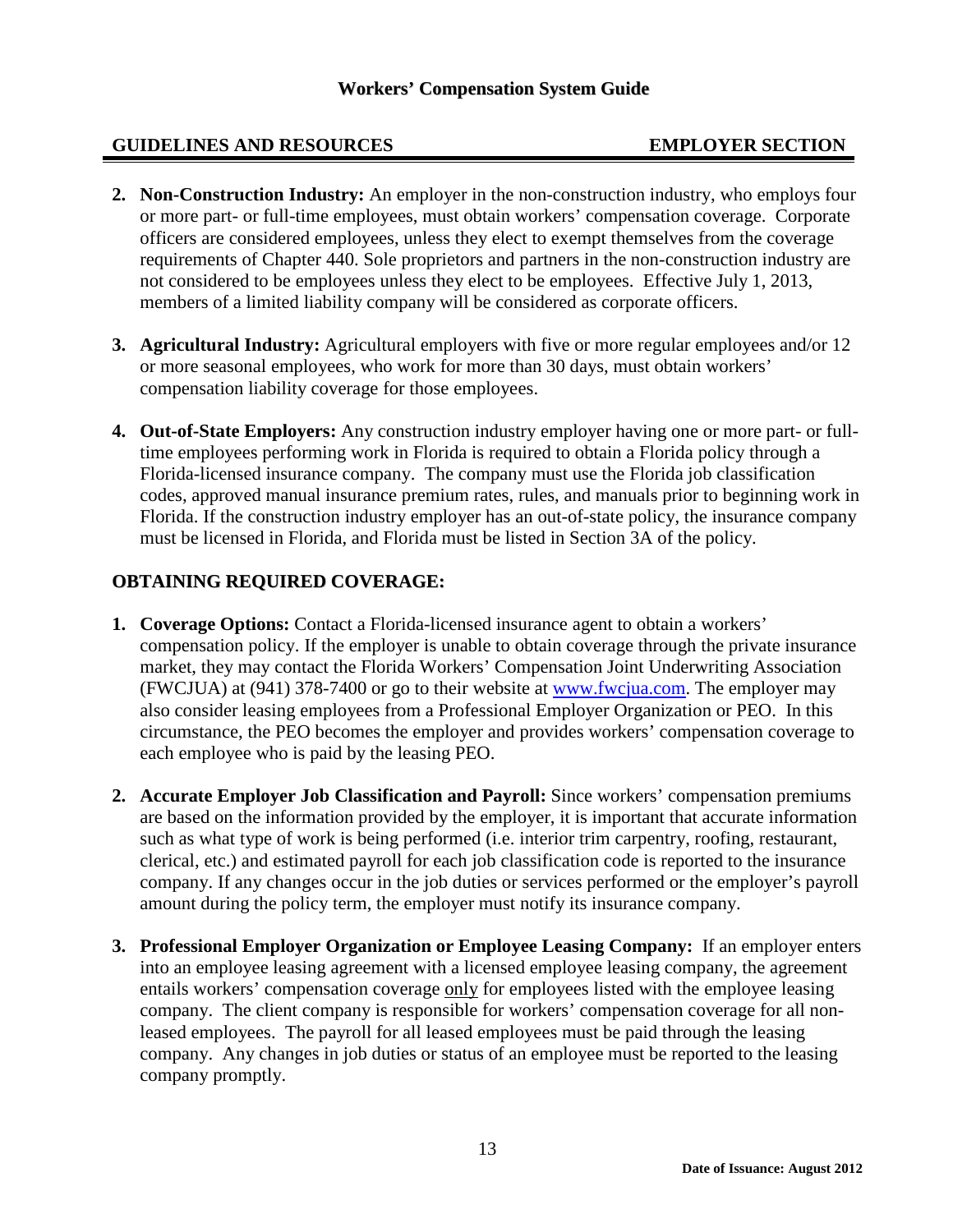- **4. Individual Self Insurers:** Pursuant to chapter 440.38, F.S**.,** an employer may become individually self insured and secure the payment of workers' compensation by providing proof of financial strength necessary to ensure timely payments of current and future claims. Authorization and regulation of individual self insurers is through the Division.
- **5. Commercial Self-Insurance Funds:** Pursuant to chapter 624.462, F.S**.,** a group of persons may form a commercial self-insurance fund for purposes of pooling and spreading liabilities for any commercial and/or casualty insurance. Authorization and regulation of commercial selfinsurance funds is through the Office of Insurance Regulation.

## **WORKERS' COMPENSATION EXEMPTION ELIGIBILITY REQUIREMENTS AND INFORMATION:**

**1. General Information:** An individual who meets the eligibility requirements to obtain an exemption pursuant to s. 440.05, F.S., may elect an exemption from the coverage requirements of Chapter 440, F.S. Once an exemption is obtained, the exempted individual may not receive workers' compensation benefits when he/she sustains a work-related injury. Certificates of Election to be Exempt shall apply only to the corporate officer named on the Notice of Election to be Exempt and apply only within the scope of the business or trade listed on the Notice of Election to be Exempt.

Exemptions are effective on the date they are issued by the Division.

**2. Key Exemption Eligibility Information:** An officer of a corporation who elects to be exempt may not recover workers' compensation benefits. Further, the corporation must be registered with the Florida Department of State, Division of Corporations. Eligibility requirements and required documentation are detailed in Chapter 440.05, Florida Statutes and are outlined below.

#### **A Florida driver license number or Florida ID number is required to obtain or renew a Certificate of Election to be Exempt.**

#### **A. Non-construction industry corporate officer:**

- The applicant must be listed as an officer of the corporation in the records of the Florida Department of State, Division of Corporations.
- There is no limit to the number of corporate officers eligible for exemption.
- There is no application fee.
- All Non-construction Industry Certificates of Exemption issued by the Division, on or after January 1, 2013, are valid for two years.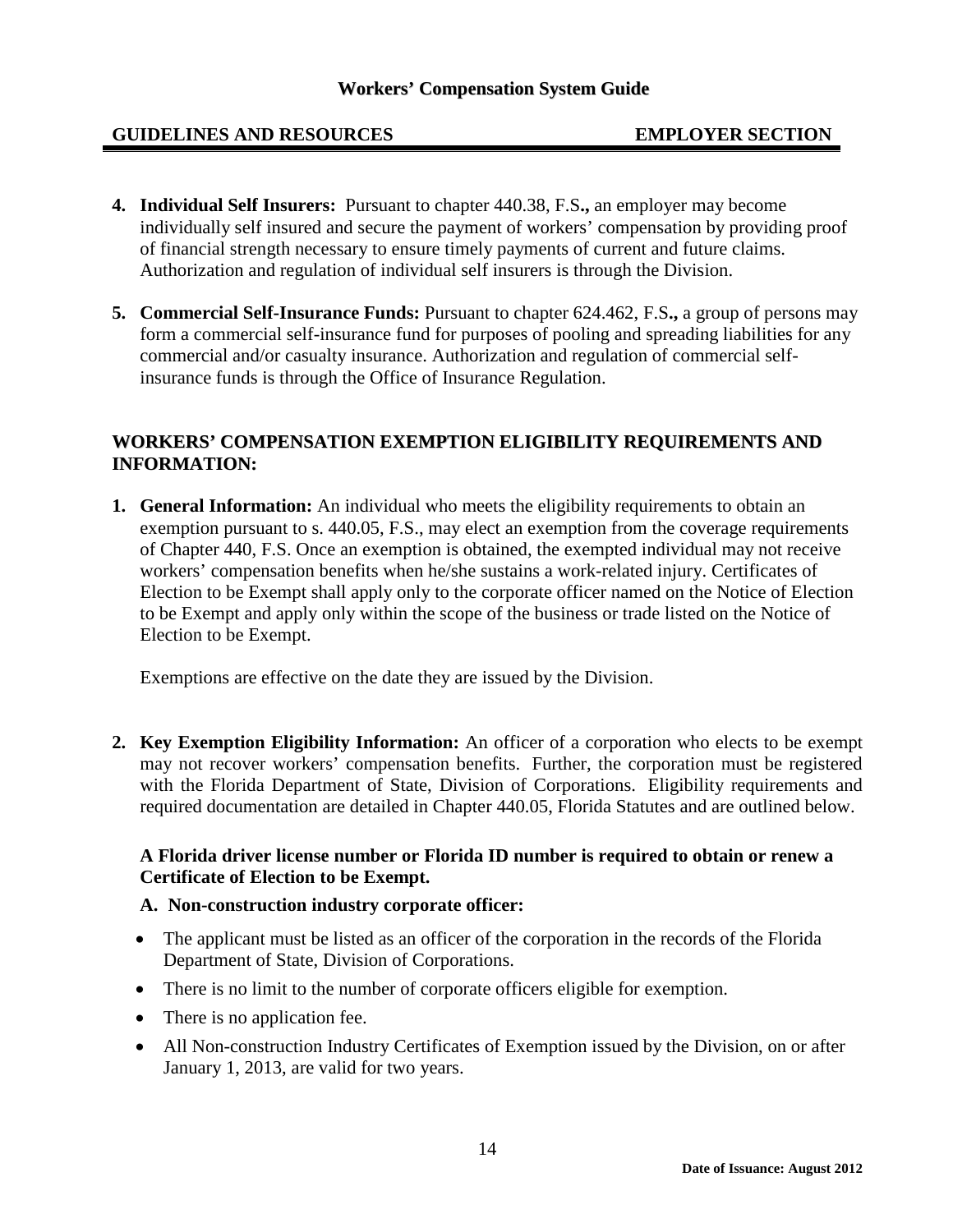## **GUIDELINES AND RESOURCES**

• Effective July 1, 2013, non-construction limited liability members will be eligible for an exemption.

## **B. Construction industry corporate officer, including a member of a limited liability company (LLC):**

- The applicant must be listed as an officer of the corporation in the records of the Florida Department of State, Division of Corporations.
- The applicant must own at least 10 percent of the stock of the corporation.
- A \$50 application fee is required.
- No more than three officers of a corporation (including LLC) or of any group of affiliated corporations (including LLCs) may elect to be exempt per Chapter [440.02 \(15\) \(b\) \(2\),](http://www.flsenate.gov/Statutes/index.cfm?App_mode=Display_Statute&Search_String=&URL=Ch0440/SEC02.HTM&Title=-%3e2004-%3eCh0440-%3eSection%2002#0440.02) Florida Statutes.
- All Construction Industry Certificates of Exemption issued by the Division are valid for two years.

**Out-of-state contractors that are corporations or limited liability companies can qualify as foreign corporations or foreign limited liability companies by filing specific forms and documentation with the Florida Division of Corporations. For more information, please call (850) 245-6051 or log on to [www.sunbiz.org.](http://www.sunbiz.org/)**

**3. How to Obtain an Exemption:** To access the DWC Notice of Election to be Exempt online application system, go to the Division of Workers' Compensation's website at [www.myfloridacfo.com/wc](http://www.myfloridacfo.com/wc) and select the "Apply for an Exemption" icon.

For additional information concerning workers' compensation exemptions, please contact customer service at 850-413-1609.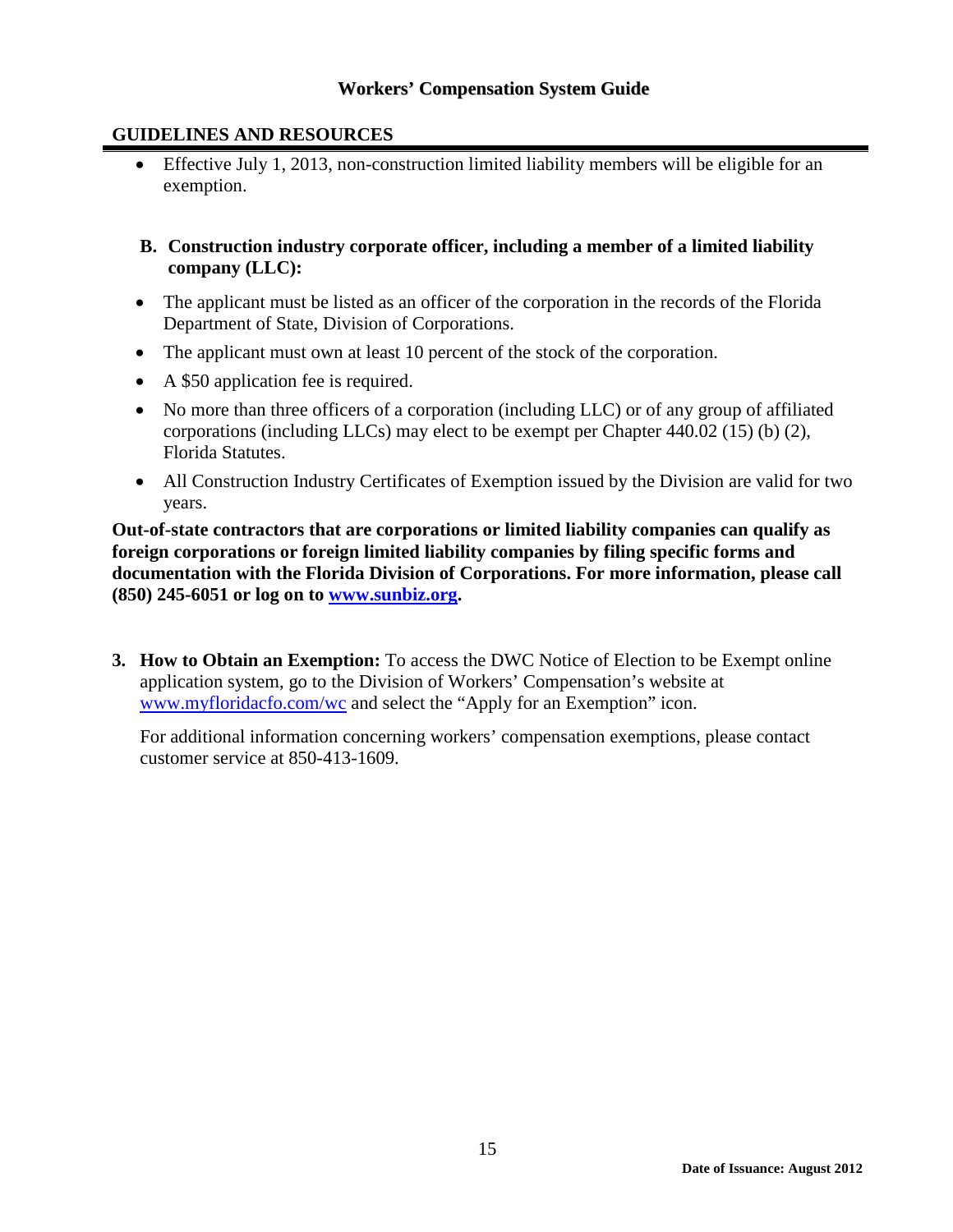#### **DIVISION OF WORKERS' COMPENSATION ENFORCEMENT AUTHORITY**

#### **1. Enforcement and Authority**:

- The Florida Division of Workers' Compensation is responsible for enforcing employer compliance with the coverage requirements of the workers' compensation law. Compliance investigators have the authority to enter and inspect any place of business for purposes of ensuring employer compliance with workers' compensation law. Investigators can also request an employer's business records. An employer must produce the required business records within five business days of receiving the Division's written request for records.
- The failure of an employer to comply with the workers' compensation coverage requirements is considered to pose an immediate danger to public health, safety, and welfare; the Division **shall** issue a stop-work order within 72 hours of determination of noncompliance, stopping all business operations.
- If an employer conducts business operations in violation of a stop-work order, the employer shall be assessed an additional penalty of \$1,000 per day for each day of violation.

#### **2. A Stop-Work Order Can Be Issued:**

- When an employer who is required to secure Florida workers' compensation coverage fails to do so;
- When the employer fails to provide records requested by the Division of Workers' Compensation within five business days of request;
- When an employer understates or conceals payroll, misrepresents or conceals employee duties or fails to utilize Florida's class codes and workers' compensation rates.

## **3. A Stop Order May Be Released:**

• When an employer provides proof of compliance and pays the assessed monetary penalty, or pays the required down payment and enters into a payment agreement with the Division. The penalty is a minimum of \$1,000 and is based on the insurance premiums which should have been paid, but were not (evaded premium), multiplied by 1.5 for the prior three years.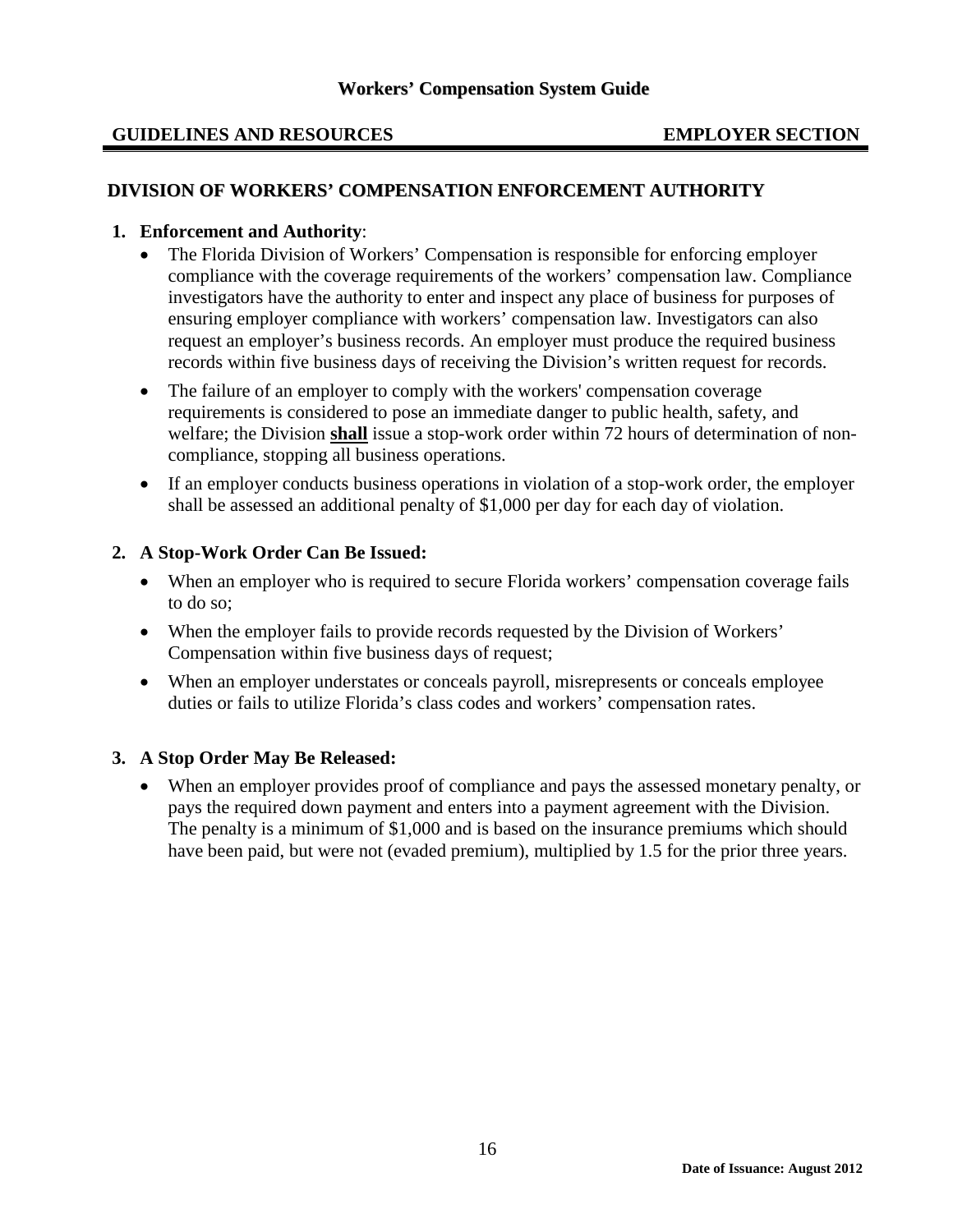#### **EMPLOYER WORKERS' COMPENSATION CRIMINAL VIOLATIONS:**

The following are criminal violations of s. 440.105, F.S., and constitute a misdemeanor of the first degree, punishable as provided in s. [775.082](http://www.leg.state.fl.us/statutes/index.cfm?App_mode=Display_Statute&Search_String=&URL=Ch0775/Sec082.HTM) or s. [775.083, F.S.](http://www.leg.state.fl.us/statutes/index.cfm?App_mode=Display_Statute&Search_String=&URL=Ch0775/Sec083.HTM)

- It is unlawful to knowingly:
	- o Coerce or attempt to coerce, as a precondition to employment or otherwise, an employee to obtain a certificate of election of exemption pursuant to s. [440.05, F.S.](http://www.leg.state.fl.us/statutes/index.cfm?App_mode=Display_Statute&Search_String=&URL=Ch0440/Sec05.HTM)
	- o Discharge or refuse to hire an employee or job applicant because the employee or applicant has filed a claim for benefits.
	- o Discharge, discipline, or take any other adverse personnel action against any employee for disclosing information to the division or any law enforcement agency relating to any violation or suspected violation of any of the provisions of Chapter 440.
	- $\circ$  Fail to update applications for coverage as required by s. [440.381\(](http://www.leg.state.fl.us/statutes/index.cfm?App_mode=Display_Statute&Search_String=&URL=Ch0440/Sec381.HTM)1), F.S., within 7 days after the reporting date for any change in the required information, or to post notice of coverage pursuant to s. [440.40, F.S.](http://www.leg.state.fl.us/statutes/index.cfm?App_mode=Display_Statute&Search_String=&URL=Ch0440/Sec40.HTM)
	- o Participate in the creation of the employment relationship in which the employee has used any false, fraudulent, or misleading oral or written statement as evidence of identity.

The following are criminal violations of 440.105, F.S., and constitute a felony of the first, second or third degree depending on the monetary value of the fraud as provided in s. [775.082,](http://www.leg.state.fl.us/statutes/index.cfm?App_mode=Display_Statute&Search_String=&URL=Ch0775/Sec082.HTM) s. [775.083,](http://www.leg.state.fl.us/statutes/index.cfm?App_mode=Display_Statute&Search_String=&URL=Ch0775/Sec083.HTM) or s. 775.084, F.S.:

- Working without workers' compensation coverage, if required.
- Submitting an altered or fraudulent certificate as proof of coverage for workers' compensation insurance or a false "exemption" certificate.
- Misclassifying employees to lower premiums or treating employees as subcontractors when they are not in order to hide or conceal payroll.
- Violating a stop-work order.

Employees and Employers can submit a fraud referral to Division of Insurance Fraud on line at [https://secure.myfloridacfo.com/fraud/NonIndustryRSF.asp](https://secure.fldfs.com/fraud/NonIndustryRSF.asp) or by calling toll-free 1-800-378-0445 **(**inside Florida) or 850-413-3261 **(**outside Florida). A reward of up to \$25,000 may be offered to citizens for information leading to an arrest and conviction in complex fraud schemes.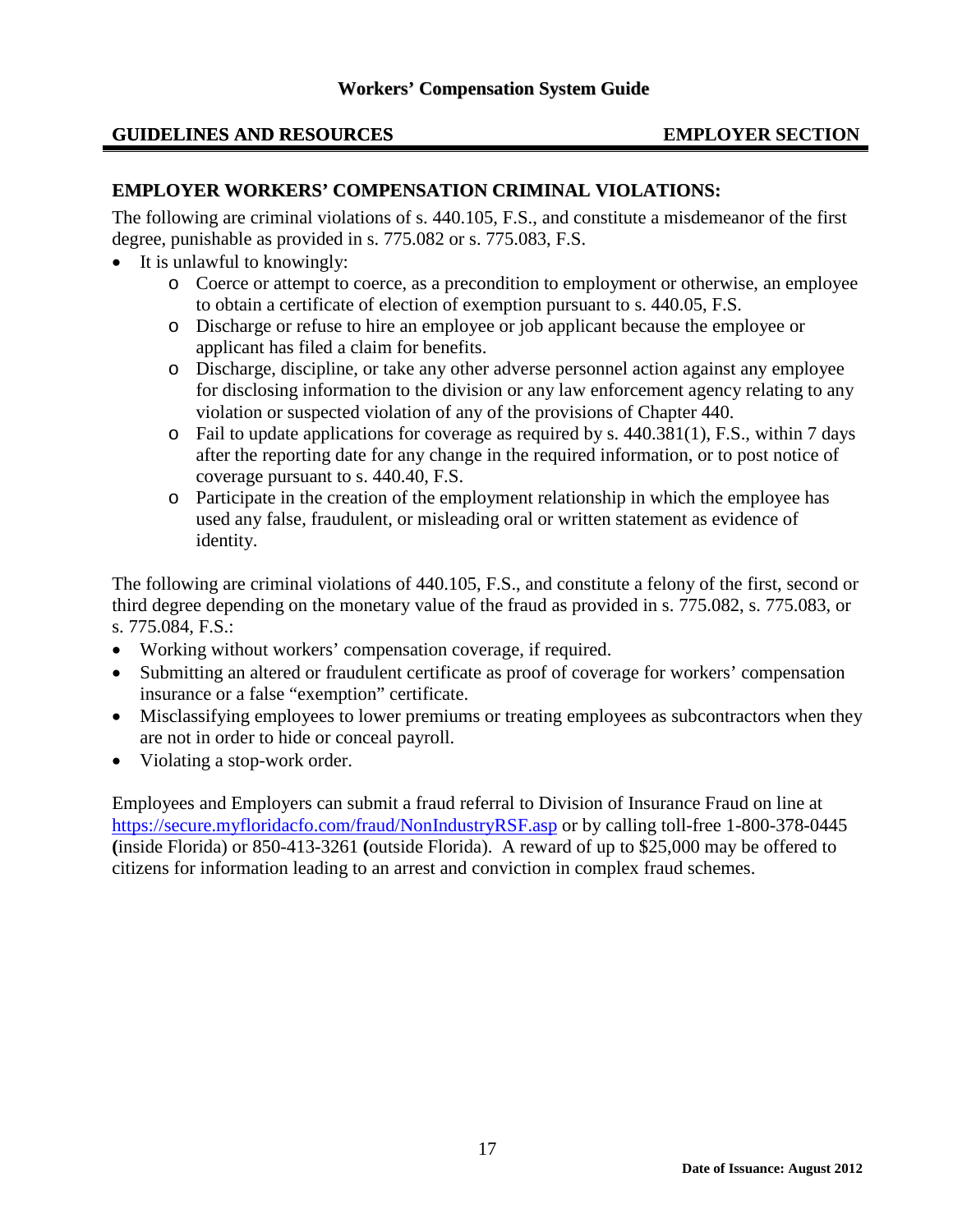#### **COMPLIANCE AND COVERAGE ASSISTANCE MAY BE OBTAINED FROM:**

- **1. Construction Policy Tracking Database**: The Construction Policy Tracking Database provides information to contractors regarding the coverage status of the contactors they use. This easy-to-use system will send contractors automatic electronic notification of any changes to their sub-contractors' coverage status. The only action required of the contractor is to register and list the sub-contractors for whom he/she would like to receive coverage notification.
- **2. Proof of Coverage Database (Compliance):** The Compliance Database provides information regarding workers' compensation coverage and exemptions from workers' compensation for employers.
- **3. Noncompliance On-line Referral Form:** To report an employer you suspect has failed to secure required workers' compensation insurance coverage, go to the Division of Workers' Compensation's website at [www.myfloridacfo.com/wc](http://www.myfloridacfo.com/wc) and select the "Report Suspected Workers' Comp Non-Compliance" icon.
- **4. Compliance Stop-Work Order Database:** The Compliance Stop-Work Order Database lists employers that have been issued a stop-work order.
- **5. Notice of Election to be Exempt**: To access the DWC Notice of Election to be Exempt online application system, go to the Division of Workers' Compensation's website at [www.myfloridacfo.com/wc](http://www.myfloridacfo.com/wc) and select the "Apply for an Exemption" icon.

These and other databases can be found at<http://www.myfloridacfo.com/WC/>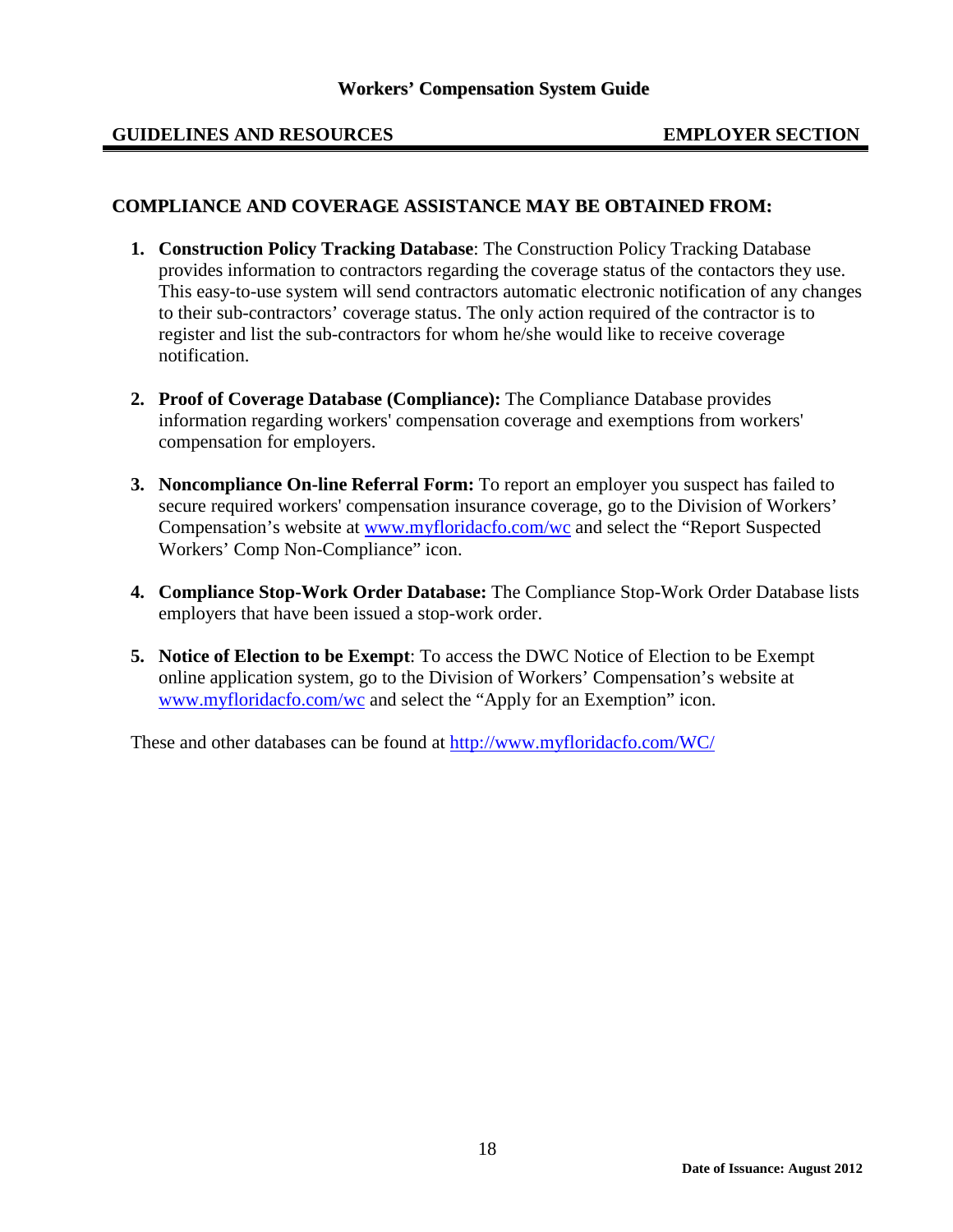**GUIDELINES AND RESOURCES HEALTH CARE PROVIDER SECTION**

## **PART 3 Health Care Provider Section**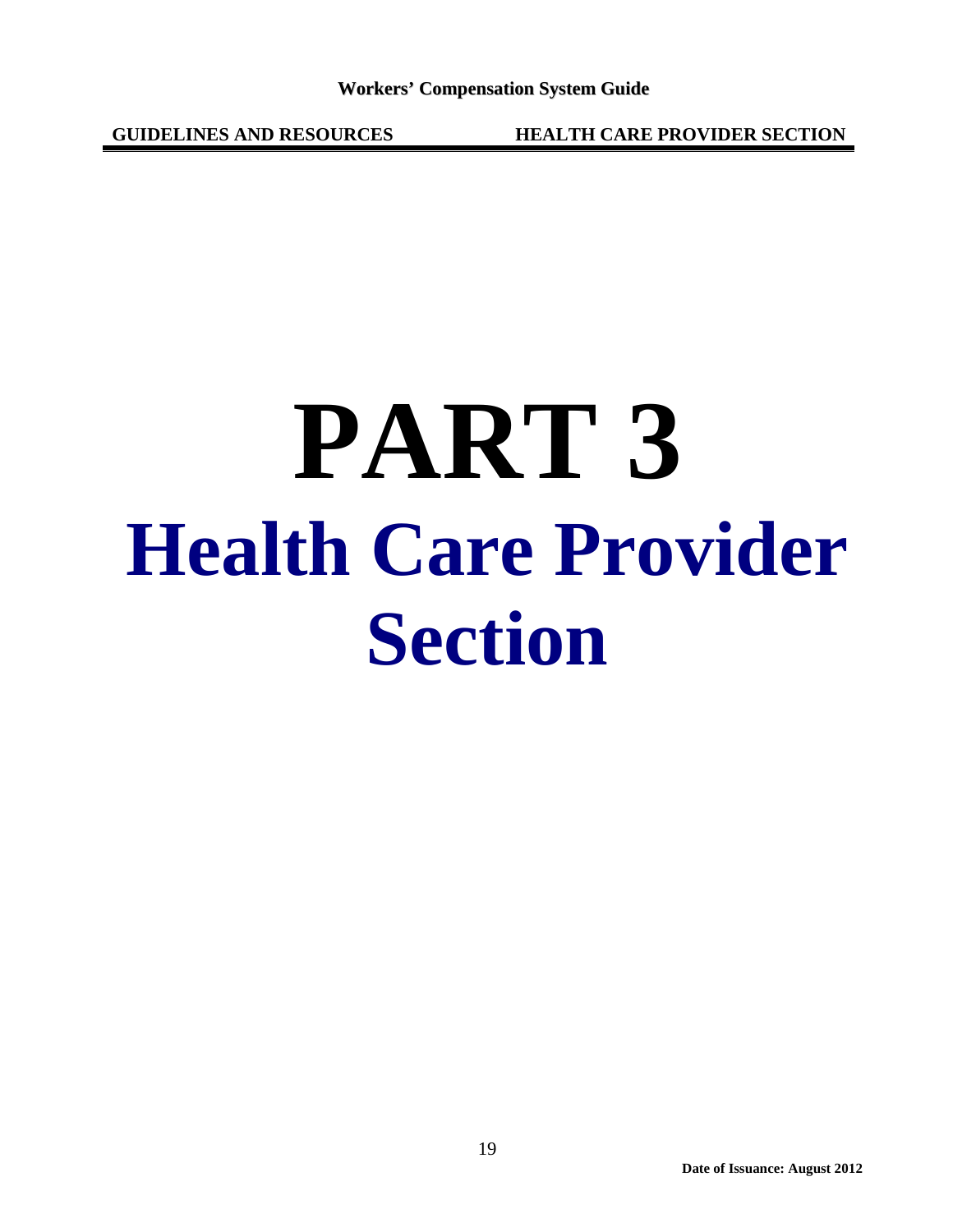#### **GUIDELINES AND RESOURCES HEALTH CARE PROVIDER SECTION**

## **HEALTH CARE PROVIDER DUTIES:**

- **1.** A certified health care provider must be familiar and comply with the workers' compensation statutes, rules and reimbursement manuals. Section 440.13, F.S., addresses the statutory guidelines for providing medical treatment and care under the workers' compensation health care delivery system. Ch. 69L-7, Florida Administrative Code (F.A.C.), addresses the health care provider's responsibilities for successfully participating and providing medical treatment under the workers' compensation system.
- **2**. A physician or recognized practitioner, as defined in 440.13(1)(h), F.S., who wishes to be a certified health care provider must submit a certification application (Form 3160-0020) to the Division of Workers' Compensation, Office of Medical Services. The application can be found on-line at [www.MyFloridaCFO.com/wc.](http://www.myfloridacfo.com/wc) Providers in an agreement with a licensed workers' compensation managed care arrangement and health care facilities licensed under s. 395, F.S., s. 400, F.S., and s. 429, F.S., are exempt from the certification application process.
- **3**. Certification is required for a health care provider to receive payment from an insurance company for medical care provided to an injured worker, except in emergencies, as defined in s. 395.002, F.S. Only a health care provider certified by the Division of Workers' Compensation can be authorized by an insurance company to render medical services and treatment under Florida's Workers' Compensation Program.
- **4.** [Chapter 69L-7: Workers' Compensation Medical Reimbursement and Utilization](http://www.flrules.org/gateway/ChapterHome.asp?Chapter=69L-7) Review specifically addresses the certified health care provider responsibility for:
	- Providing only care authorized by the insurance company and medically necessary to treat the compensable medical condition;
	- Providing medical documentation, records and reports to support the medical necessity of the treatment rendered and to communicate to the insurance company, the medical condition of the injured employee;
	- Identifying work limitations and restrictions to facilitate return to work;
	- Properly completing and filing DFS-F5-DWC-25 forms within three business days of the initial treatment and, thereafter, within 24 hours of each subsequent or followup visit, upon occurrence of an actionable event or change in the injured employees' medical condition or the treatment plan, or at a maximum once every 30 days;
	- Cooperating with efforts by the insurance company and the Division to resolve disputes arising from medical treatment and care rendered;
	- Completing and filing medical claim bills consistent with established billing and reporting policies.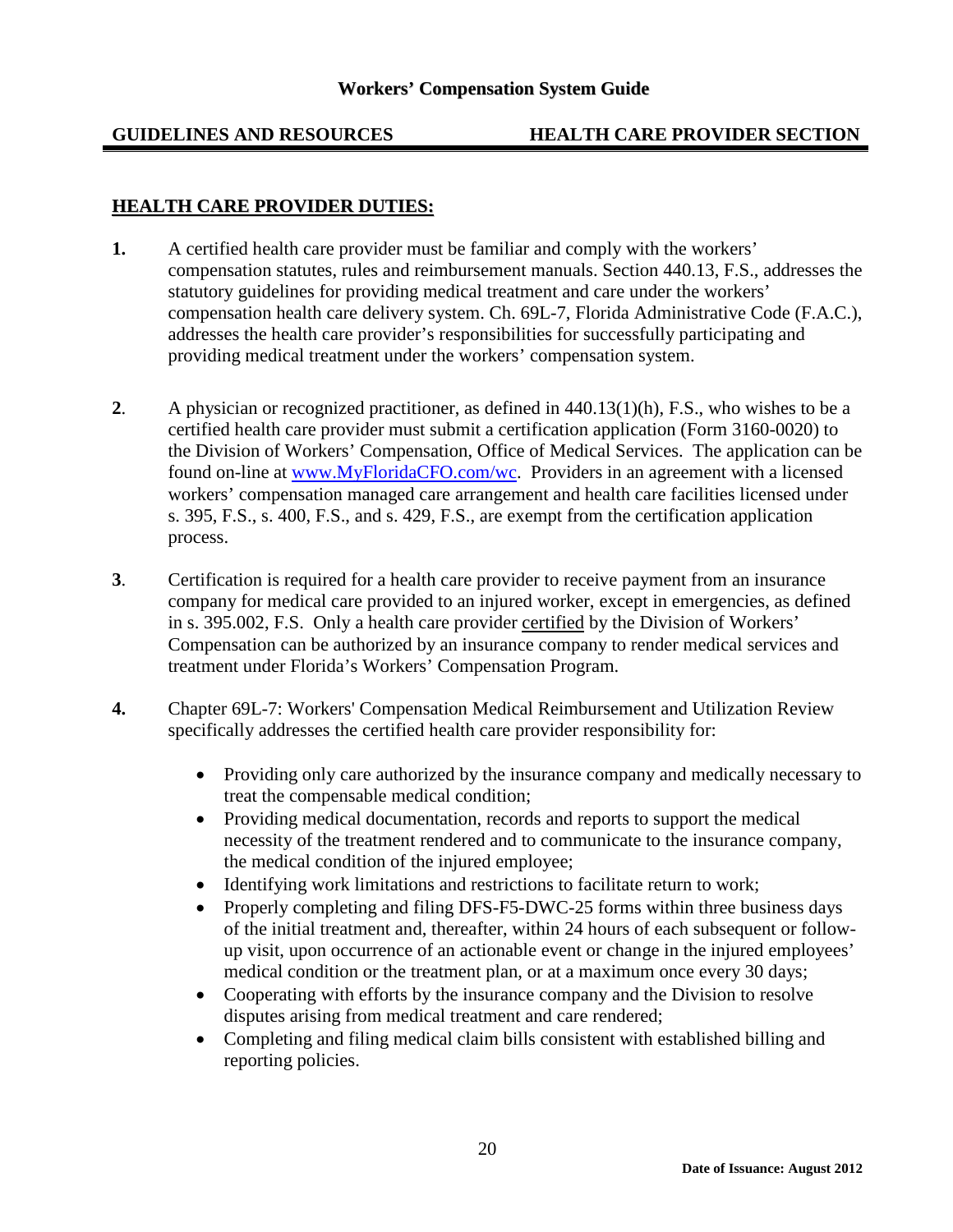#### **GUIDELINES AND RESOURCES HEALTH CARE PROVIDER SECTION SECTION**

- **5.** A certified health care provider must get authorization from the self-insured employer or insurance company before providing medical care to an injured worker, or payment may be denied. The DFS-F5-DWC-25 form is the required document that certified health care providers must use to request authorization for treatment. The request for authorization must be submitted to the insurance company if the employer is not self-insured.
	- Prior authorization is not required when emergency treatment and care, as defined in s.395.002, F. S., is needed to treat the injured employees medical condition(s). When an injured worker is being given emergency treatment, the provider may verify the name of the employer and/or insurance company in the Division's Proof of Coverage Database.
	- The self-insured employer or insurance company must respond to authorization requests for treatment by the end of the third business day after receiving a request, or within 10 days for bills exceeding \$1,000. A self-insured employer or insurance company's failure to respond to a written request for authorization within 3 or 10 business days, as required by statute, will constitute authorization. Payment for authorized treatments must be made within 45 days.
	- The billing and medical treatment report forms that must be used are identified in section 69L-7.602, F.A.C. (See appendix for forms and links).
- **6.** Only physicians licensed by the Florida Department of Health under chapters 458, 459, 460, 461, 463, or 466, F.S., can determine permanent impairment. The impairment rating guide to be used for calculation of impairment rating is specific to the date of accident as follows:
	- **AMA, 3<sup>rd</sup> <b>EDITION** for date of injury on or prior to 6/30/90.
	- **MINNESOTA GUIDE** for date of injury on 07/01/90 through 06/20/93
	- **1993 Florida Impairment Rating Guide (FIRG)** for date of injury on 06/21/93 through 01/07/97*.*
	- **1996 FL Uniform P.I.R. Schedule** for date of injury on 01/08/97 and thereafter*.*

For further information, please refer to Florida law, s. 440.15(3)(b).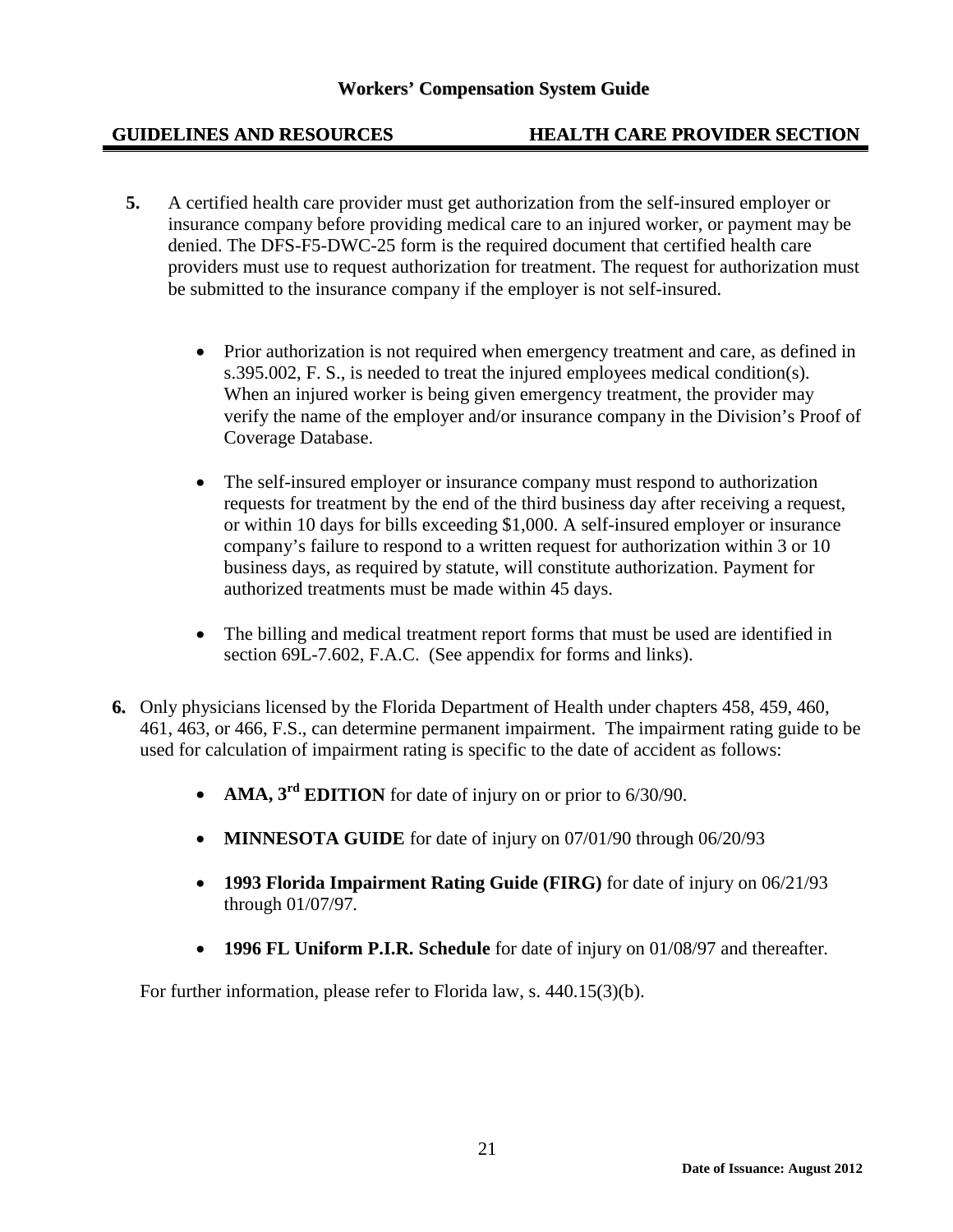#### **GUIDELINES AND RESOURCES HEALTH CARE PROVIDER SECTION**

**7.** The Florida Workers' Compensation Health Care Provider Reimbursement Manual, contains the Maximum Reimbursement Allowances determined by the Three-Member Panel, pursuant to Section 440.13(12), F.S. The Three-Member Panel establishes reimbursement policies, guidelines, codes and maximum reimbursement allowances for services and supplies provided by health care providers. The manual also includes payment policies for pharmacists and medical suppliers.

Ambulatory surgical centers should use the Florida Workers' Compensation Reimbursement Manual for Ambulatory Surgical Centers.

Hospitals should follow the Florida Workers' Compensation Reimbursement Manual for Hospitals.

**8.** Non-payment complaints are filed with the Division's Employee Assistance Office at 1-800- 342-1741. Reimbursement dispute petitions are filed with the Office of Medical Services, 200 East Gaines Street, Tallahassee, Florida 32399-4232.

#### **HEALTH CARE PROVIDER CRIMINAL VIOLATIONS:**

The following are criminal violations of 440.105, F.S., and constitute a felony of the first, second or third degree depending on the monetary value of the fraud as provided in s. [775.082,](http://www.leg.state.fl.us/statutes/index.cfm?App_mode=Display_Statute&Search_String=&URL=Ch0775/Sec082.HTM) s. [775.083,](http://www.leg.state.fl.us/statutes/index.cfm?App_mode=Display_Statute&Search_String=&URL=Ch0775/Sec083.HTM) or s. 775.084, F.S.:

- Any physician licensed under chapter 458, 459, 460, 461, 463, or 466 or any other practitioner licensed under the laws of this state who knowingly and willfully assists, conspires with, or urges any person to fraudulently violate any of the provisions of this chapter.
- Any person or governmental entity licensed under chapter 395 to maintain or operate a hospital in such a manner as to knowingly and willfully allow the use of the facility in a scheme or conspiracy to fraudulently violate any of the provisions of Chapter 440.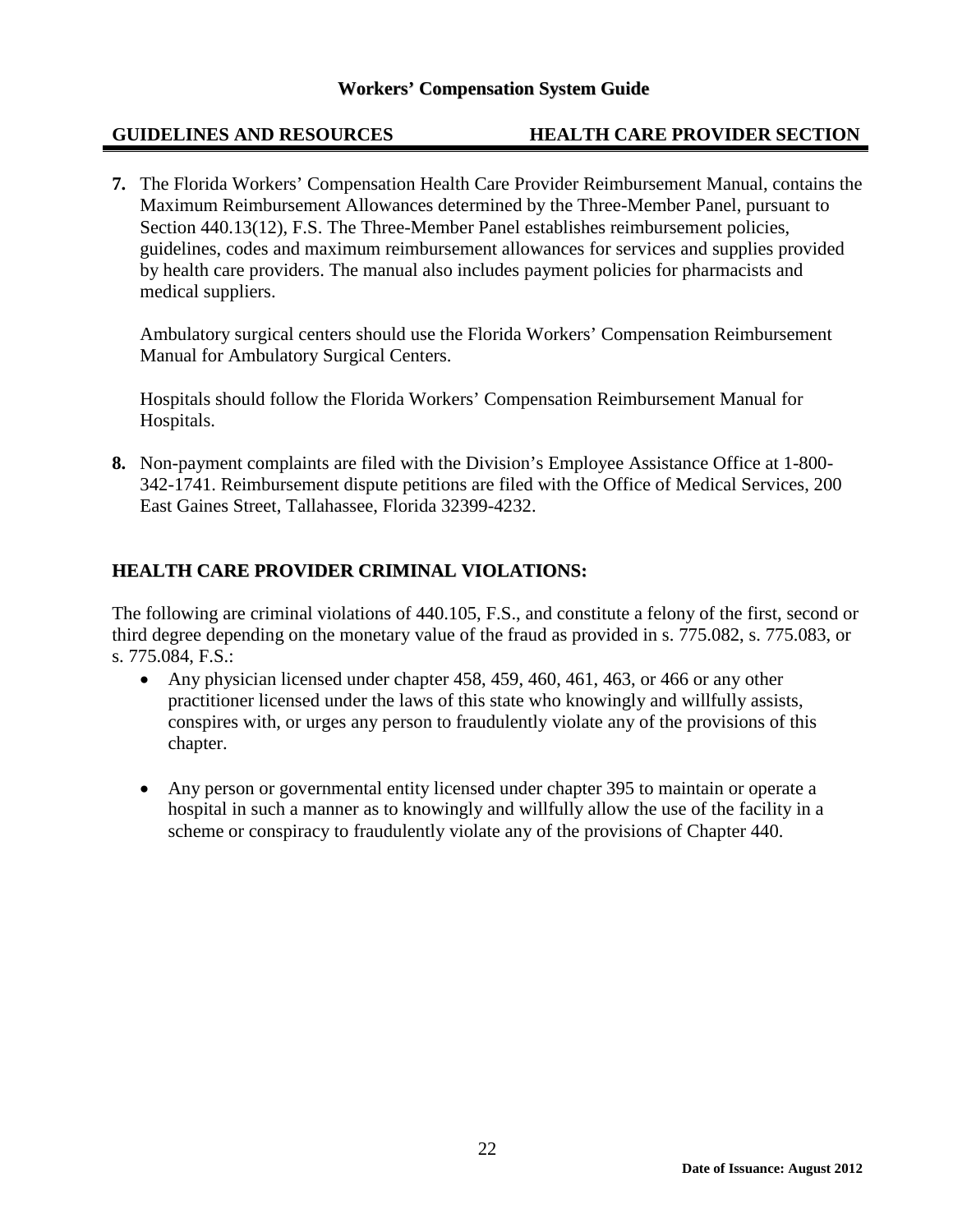**GUIDELINES AND RESOURCES INSURANCE COMPANY SECTION**

## **PART 4 Insurance Company Section**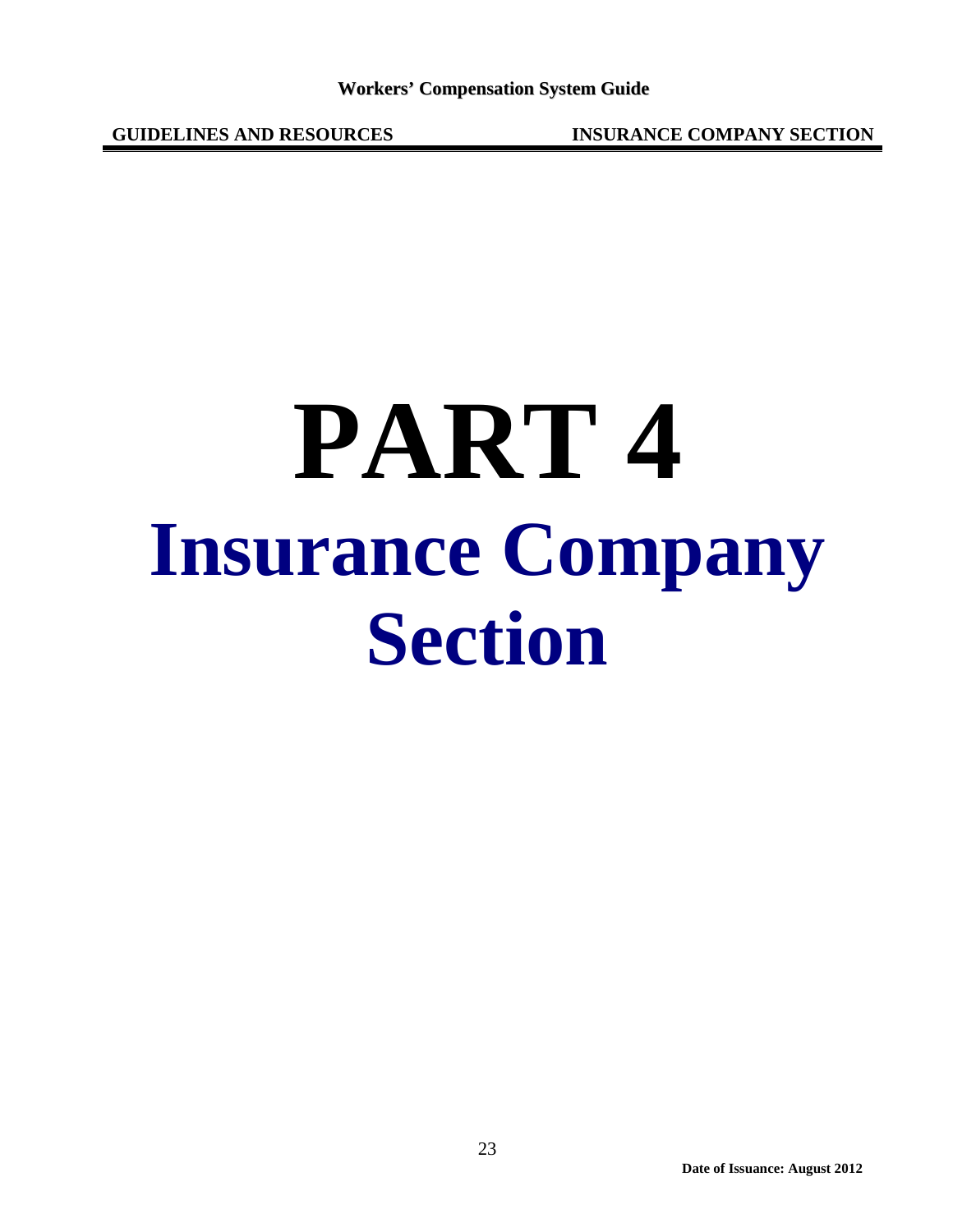#### **GUIDELINES AND RESOURCES INSURANCE COMPANY SECTION**

#### **INSURANCE COMPANY DUTIES:**

## **1. The Insurance Company has the responsibility to:**

- Adjust claims without harassment, coercion, or intimidation.
- Investigate any knowledge or notice of a claim to assure prompt delivery of disability and medical benefits to an injured worker and ensure an efficient and self-executing system.
	- o This knowledge includes, but is not limited to, receipt of any information, written or verbal, from any source reporting an accident or injury or requesting authorization to treat an injury.
- Electronically file policy information with the Division.
- File a First Report of Injury or Illness and mail copies to the injured worker and the employer.
- Respond to requests for medical treatment by authorized doctors within 3 business days after receipt of a written request.
- Send to the injured worker, within 3 days of knowledge of the injury, a brochure explaining the injured worker's rights and benefits under the law and the Employee Notification Letter.
- Obtain a signed fraud statement from the injured worker.
- Pay the first installment of compensation for total disability or death benefits within 14 days after the employer receives notification of the injury or death.
	- o This applies where the injured worker can't return to work and begins losing time from work immediately following the accident and continues to lose time past 7 days.
	- o If the injured worker loses days from work that are not continuous, then the first installment of compensation is due on the 6th day after the first 8 calendar days of disability.
- Investigate and, if denying the claim, do so within 14 days of obtaining knowledge of the accident or injury. If more than 14 days are needed to investigate the claim:
	- o Send the 120-day letter to the injured worker;
	- o Timely initiate benefits; and
	- o If denied, file a denial of the claim within 120 days of the initial provision of benefits.
- Pay, disallow, or deny all medical, dental, pharmacy and hospital bills properly submitted to the insurance company within 45 days after receipt of a completed bill on the proper form.
- Obtain the DWC-25 form to document the work status and treatment plan of the injured worker.
- Authorize or deny medical referrals in writing, from authorized health care provider, within 3 business days of receipt of the request.
	- o If the referral for testing, examination or treatment is more then \$1,000, the authorization or denial must be made within 10 business days of receipt of the written request.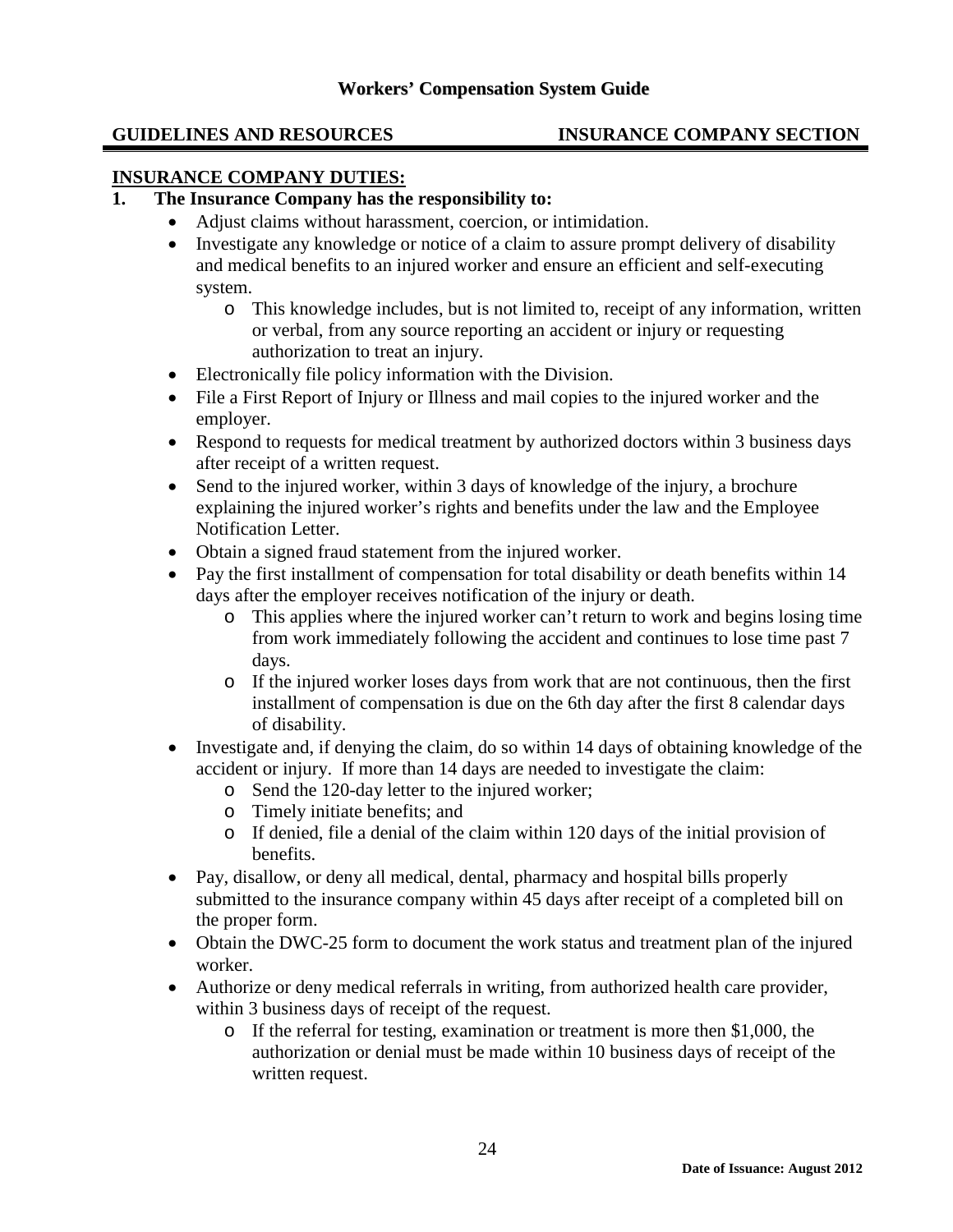## **GUIDELINES AND RESOURCES INSURANCE COMPANY SECTION**

## **Reporting responsibilities of the claims handler:**

|                                                                                                                                  | Form                            | <b>Rule</b>     |
|----------------------------------------------------------------------------------------------------------------------------------|---------------------------------|-----------------|
| 1. Information for Employees or Employers                                                                                        |                                 |                 |
| Mail an informational brochure to the injured worker within 3                                                                    | DFS-F2-DWC-60 or                | 69L-3.0035      |
| business days after notification of the injury or illness.                                                                       | DFS-F2-DWC-61                   |                 |
| Annually mail an informational brochure to the employer.                                                                         | DFS-F2-DWC-65 or                | 69L-3.0036      |
|                                                                                                                                  | DFS-F2-DWC-66                   |                 |
| Provide a paper copy of the injury report to the worker and                                                                      | DFS-F2-DWC-1 or                 | 69L-3.0045      |
| employer within three days when notified of an injury by phone or                                                                | Form IA-1                       |                 |
| electronic data interchange (EDI)                                                                                                |                                 |                 |
| Provide a paper copy of the form DFS-F2-DWC-4 (or letter if                                                                      | DFS-F2-DWC-4                    | 69L-3.0091      |
| applicable, pursuant to 69L-56 and the EDI Event Table) to the                                                                   |                                 |                 |
| employer and employee for actions or changes specified in rule.                                                                  |                                 |                 |
| Provide a paper copy of the form DFS-F2-DWC-12 to the employer                                                                   | DFS-F2-DWC-12                   | 69L-3.012       |
| and employee for any denial or rescission of benefits.                                                                           |                                 |                 |
| For dates of accident on or after 10/1/03 involving temporary                                                                    |                                 | 69L-3.0191      |
| disability, provide an informational letter to eligible injured workers                                                          |                                 | 69L-3.01915     |
| explaining the benefits and requirements of temporary partial                                                                    |                                 |                 |
| disability within five days of learning of the worker's release to                                                               |                                 |                 |
| restricted work.                                                                                                                 |                                 |                 |
| 2. Forms Reported to the Division of Workers' Compensation                                                                       |                                 |                 |
| Proof of coverage (POC): Submit to the Division by electronic data                                                               | (IAIABC standards)              | 69L-56.100      |
| interchange policy information for Certificates of Insurance,                                                                    | for POC, Release 2.1,           |                 |
| Endorsements, Reinstatements, Cancellations and Non-Renewals                                                                     | $6/1/07$ Edition and            |                 |
| pursuant to the filing time periods in Rule 69L-56.210, F.A.C.                                                                   | Supplement)                     |                 |
| Complete and submit an electronic FROI (First Report of Injury) or                                                               | <b>IAIABC</b> standards         | 69L-56.301      |
| a FROI and SROI (Subsequent Report of Injury) combination as                                                                     | for Claims EDI                  | (EDI)           |
| provided in 69L-56.300, F.A.C A FROI (First Report of Injury) or                                                                 | Release 3 FROI,                 |                 |
| a FROI and SROI (Subsequent Report of Injury) combination as                                                                     | SROI (EDI),<br>01/01/09 Edition |                 |
| referenced in 69L-56.300, F.A.C. must be reported to the Division                                                                |                                 |                 |
| for lost-time and death cases and receive a Transaction Accepted                                                                 | and Supplement                  |                 |
| Acknowledgement Code on or before 21 days after the Claim<br>Administrator's knowledge of the injury, or as otherwise referenced |                                 |                 |
| in rule 69L-56.301, F.A.C.                                                                                                       |                                 |                 |
|                                                                                                                                  |                                 |                 |
| Complete and submit an electronic SROI to report certain                                                                         | <b>IAIABC</b> standards         | 69L-3.0091      |
| significant changes in a lost-time case (as specified in rule 69L-                                                               | for Claims EDI                  | (paper) $69L -$ |
| 56.304 & .3045, F.A.C.) and receive a Transaction Accepted                                                                       | Release 3 FROI,                 | 56.304 69L-     |
| Acknowledgement Code on or before 14 days after the Claim                                                                        | SROI (EDI),                     | 56.3045 (EDI)   |
| Administrator has knowledge of the new or changed information.                                                                   | 01/01/09 Edition                |                 |
|                                                                                                                                  | and Supplement                  |                 |
| Upon denial of benefits or rescission of a prior denial, report such                                                             | DFS-F2-DWC-12                   | 69L-56.3012     |
| action to the Division on a DFS-F2-DWC-12 as provided in the rule.                                                               | (paper)                         | (EDI)           |
| For electronic reporting in compliance with 69L-56.300, submit a                                                                 | FROI, SROI (EDI)                |                 |
| FROI or a SROI as provided in the rule.                                                                                          |                                 |                 |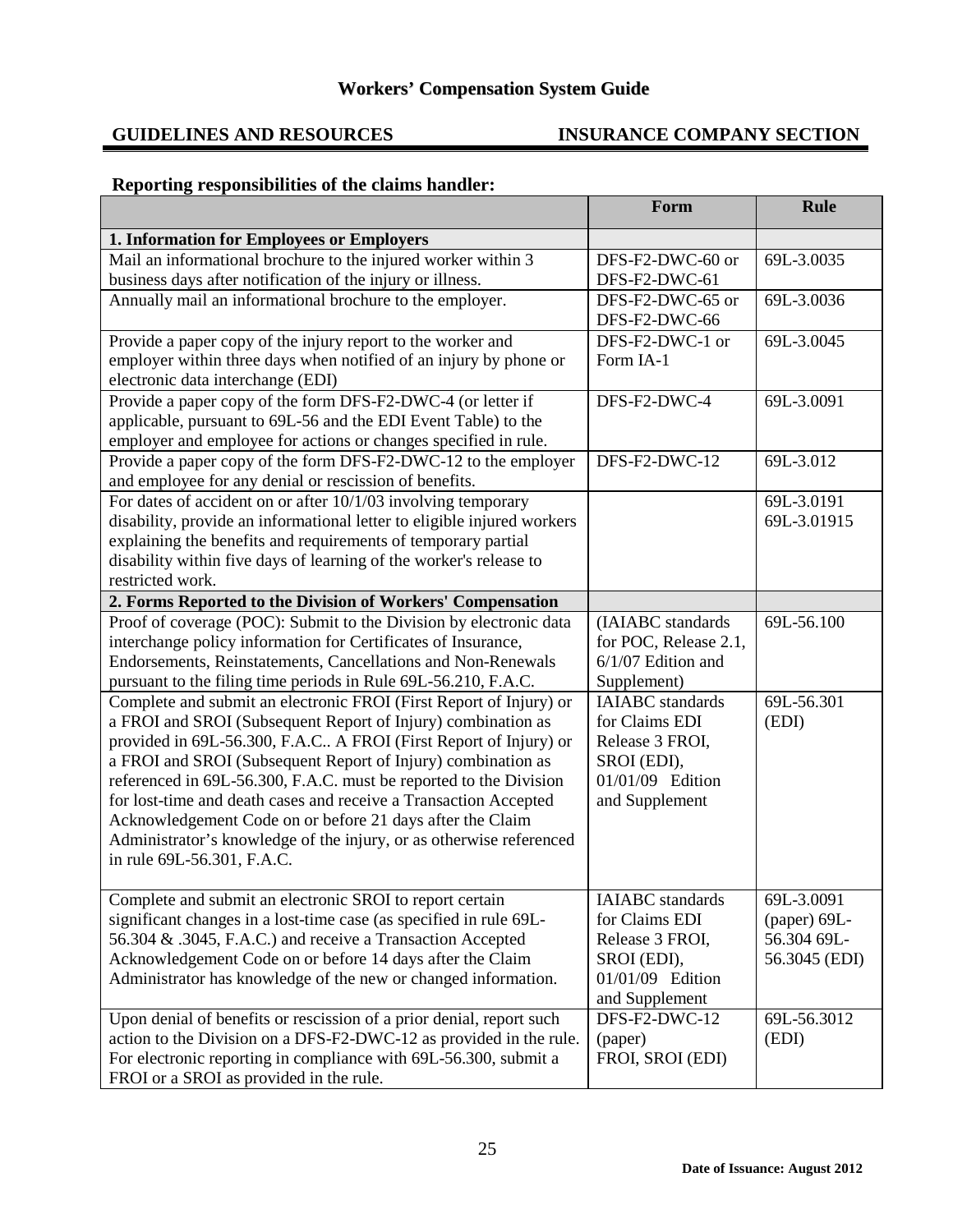#### **GUIDELINES AND RESOURCES INSURANCE COMPANY SECTION**

| Forms Reported to the Division of Workers' Compensation<br>(continued)                                                                                                                                                                                                                                                                                                                                   | Form                                                                                                              | Rule                       |
|----------------------------------------------------------------------------------------------------------------------------------------------------------------------------------------------------------------------------------------------------------------------------------------------------------------------------------------------------------------------------------------------------------|-------------------------------------------------------------------------------------------------------------------|----------------------------|
| Complete and submit electronic periodic reports of cumulative<br>benefits paid in lost-time cases on a SROI, and receive a<br>Transaction Accepted Acknowledgement Code within 30 days after<br>the intervals specified in rule 69L-56.3013, F.A.C.                                                                                                                                                      | <b>IAIABC</b> standards<br>for Claims EDI<br>Release 3 FROI,<br>SROI (EDI),<br>01/01/09 Edition<br>and Supplement | 69L-56.3013<br>(EDI)       |
| Electronically submit all medical, dental, pharmacy, and hospital<br>claims for both medical only and lost-time cases to the Division<br>within 45-calendar days of when the medical bill is paid, adjusted,<br>disallowed or denied. File all forms electronically in the format<br>specified in the Florida Medical EDI Implementation Guide<br>(MEIG) 2010.                                           |                                                                                                                   | 69L-7.602                  |
| Within 14 days after request by the Division, file a completed Form<br>DFS-F2-DWC-35 (Permanent Total Supplemental Worksheet) with<br>the Division's Permanent Total Section.                                                                                                                                                                                                                            | DFS-F2-DWC-35                                                                                                     | 69L-3.0194 69L-<br>3.01945 |
| Within 14 days after a request by the Division, file a completed<br>Form DFS-F2-DWC-33 (Permanent Total Offset Worksheet) with<br>the Division's Permanent Total Section.                                                                                                                                                                                                                                | DFS-F2-DWC-33                                                                                                     | 69L-3.0194 69L-<br>3.01945 |
| Complete and submit an electronic FROI (First Report of Injury)<br>with MTC AQ to electronically report any cases changing claim<br>administration to the Division and receive a Transaction Accepted<br>Acknowledgement Code on or before 21 days after the effective<br>date of the new Claim Administrator's acquisition of the claim, in<br>compliance with 69L-56.304, F.A.C.                       |                                                                                                                   | 69L-56.304<br>(EDI)        |
| If requesting the employee's authorization for release of social<br>security benefit information, furnish the Form DFS-F2-DWC-14 to<br>the employee, submit the Request for Social Security Disability<br>Benefit Information to the Social Security Administration office<br>nearest to the employee's address, and send a copy of the completed<br>form to the Division within 14 days of the request. | DFS-F2-DWC-14                                                                                                     | 69L-3.021                  |

Other forms for reporting information to the Division may be required for dates of injury prior to October 1, 2003. Please contact the Division for further information.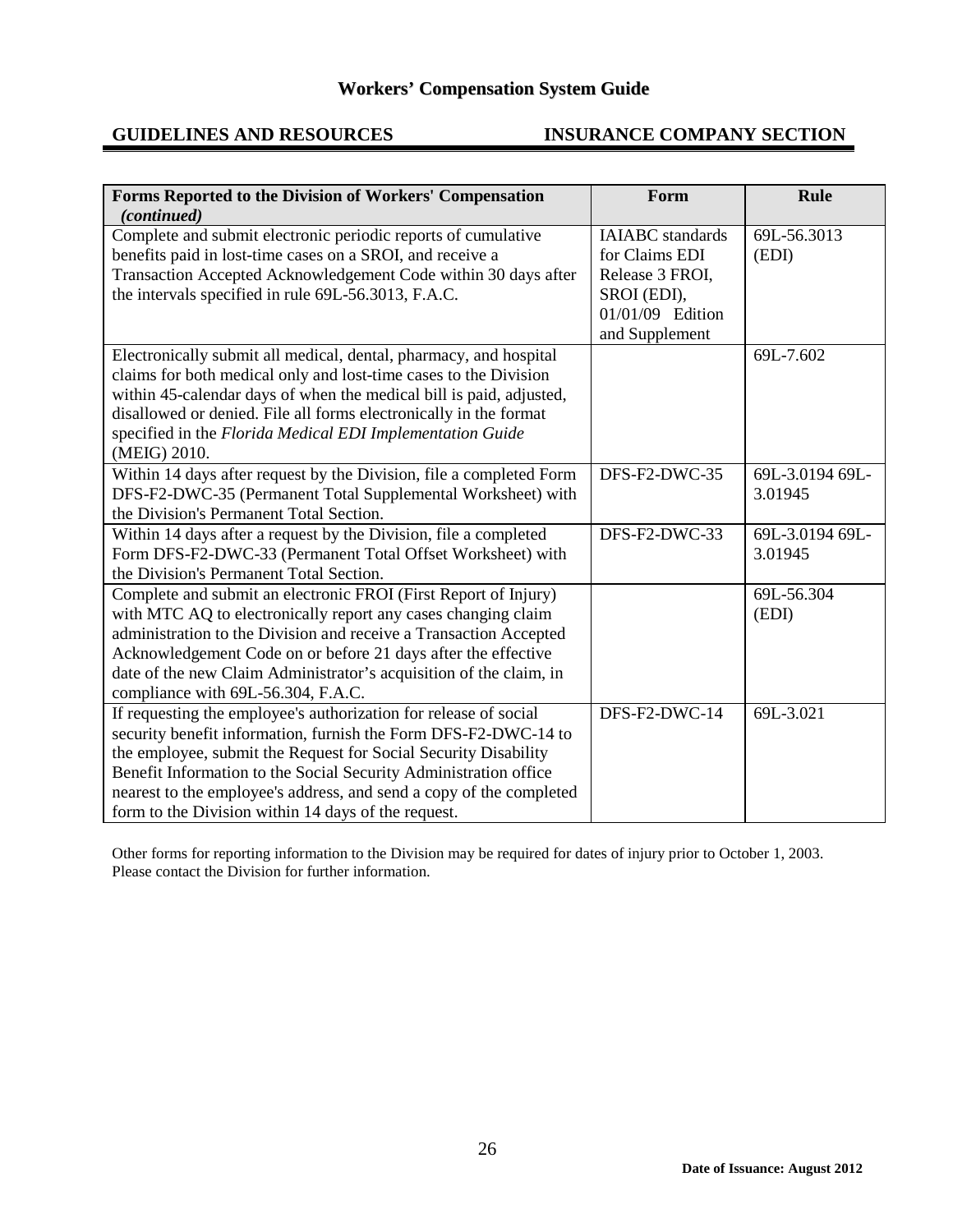#### **GUIDELINES AND RESOURCES INSURANCE COMPANY SECTION COMPANY SECTION**

#### **SPECIAL DISABILITY TRUST FUND:**

The Special Disability Trust Fund (SDTF) was created by the Florida Legislature in 1955 and operates under the authority granted by Chapter 440.49, Florida Statutes. The SDTF was created to encourage the re-employment of injured workers by mitigating the potential liability to the employer from a second injury to the employee. The SDTF reimburses insurance companies and eligible self-insured employers (referred to as the employer/carrier) for expenses incurred due to claims from an employee that meets the eligibility requirements of the statute and case law. Section 440.49(7), Florida Statutes, limits reimbursement to injuries occurring prior to January 1, 1998. Thus, the SDTF has been prospectively abolished; although, the SDTF continues to receive, review, accept, and reimburse eligible claims and levy assessments against companies and self-insurers.

#### **ASSESSMENTS:**

Insurance companies, assessable mutuals, self-insurance funds and individual self-insurers are required to pay the Division assessments to support the Workers' Compensation Administration Trust Fund and the Special Disability Trust Fund. The assessment is applied on a calendar year basis and is based upon actual and calculated premiums.

Please refer to<http://www.myfloridacfo.com/wc/rates.html> for current and historic assessment rates.

#### **PENALTIES THAT CAN BE ASSESSED AGAINST INSURANCE COMPANIES:**

#### **1. Medical CPS Timely Disposition Penalties:**

Pursuant to Section 440.20(8)(b), F.S., the Division shall impose penalties for late payments, disallowances or denials of medical, hospital, pharmacy, or dental bills that are below a 95% timely performance standard. The insurance company shall pay to the Workers' Compensation Administration Trust Fund a penalty of:

- Twenty-five dollars for each bill below the 95% timely performance standard, but meeting a 90% timely standard.
- Fifty dollars for each bill below a 90% timely performance standard.

#### **2. Medical CPS Timely Filing Penalties:**

Pursuant to Section 69L-24.006(2), F.A.C., insurance companies that fail to submit a minimum of 95% of all medical bills timely are subject to an administrative fine. Each untimely filed medical bill which falls below the

95% requirement is subject to the following penalty schedule:

- 1-30 calendar days late \$5;
- 31-60 calendar days late \$10;
- 61-90 calendar days late \$25;
- 91 or greater calendar days late \$50.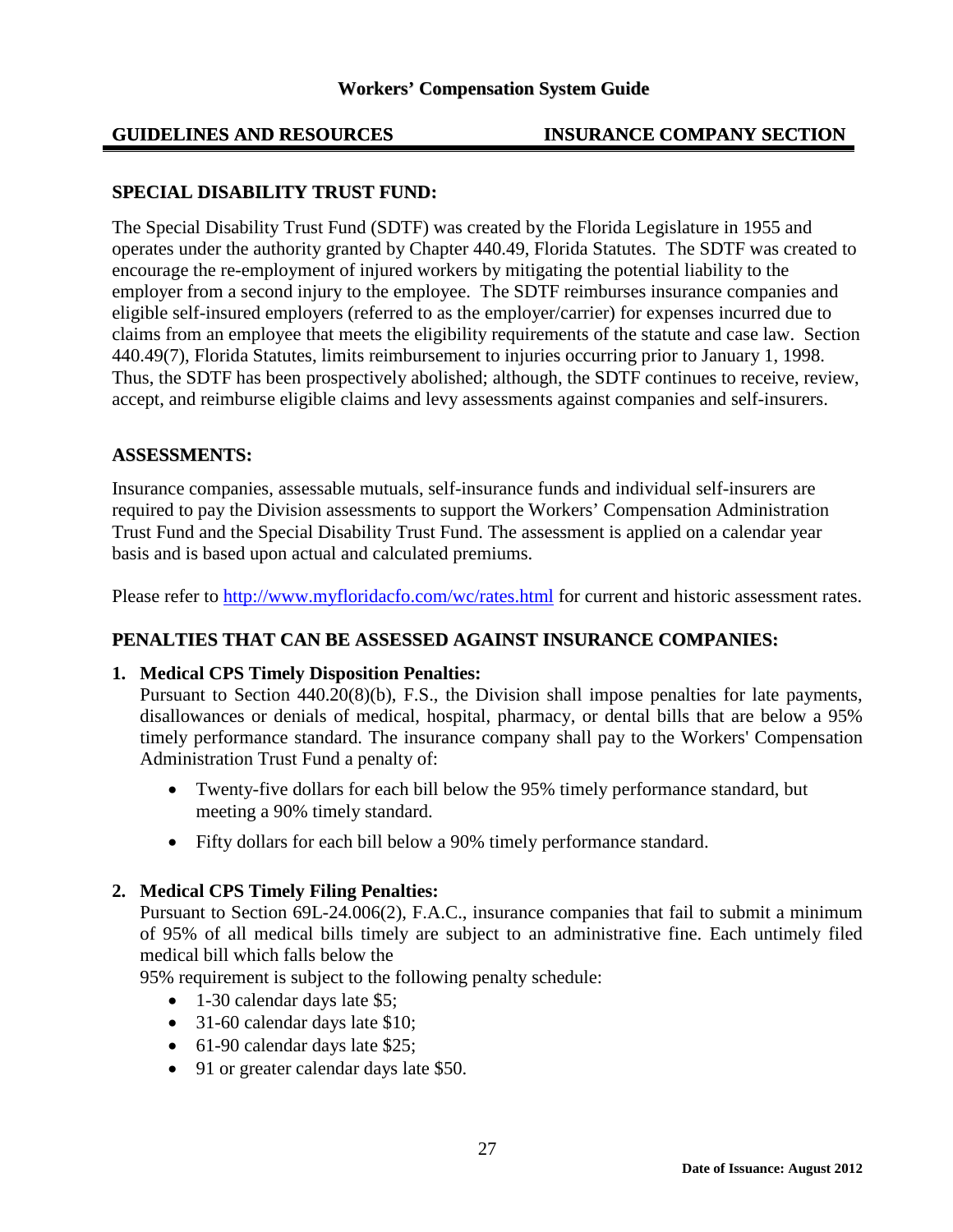#### **GUIDELINES AND RESOURCES INSURANCE COMPANY SECTION**

#### **3. Medical CPS Rejected Not Resubmitted Penalties**:

Pursuant to Section 69L-24.006(2), F.A.C., each medical bill that does not pass the electronic reporting edits shall be rejected by the Division and considered not filed. If the medical bill remains rejected and not corrected, resubmitted and accepted by the Division for greater than 90 days, an administrative fine shall be assessed in the amount of \$50 for each such medical report.

#### **4. CPS Penalty Calculation for Each Untimely Filing of the First Report of Injury (DWC-1) pursuant to Section 440.185(9), F.S. and Section 69L-24.006(1)(b), F.A.C.:**

- \$100 for 1 through 7 days of untimely filing
- \$200 for 8 through 14 days of untimely filing
- \$300 for 15 through 21 days of untimely filing
- \$400 for 22 through 28 days of untimely filing
- \$500 for over 28 days of untimely filing

## **5**. **Audit Penalties**:

- S. 440.20(8), F.S. states that the Division shall assess a \$50 penalty for each payment of indemnity that is below the minimum 95% performance standard and equal to or greater than a 90% timely payment performance standard. The Division shall assess a penalty of \$100 for each payment of compensation below the 90% timely payment performance standard.
- S. 440.525, F.S. and Rule 69L-24.007, F.A.C., Insurers Standards and Practices, states that willful or non-willful administrative penalties may be assessed for intentional violation in disregard for the unlawfulness acts, or failure to comply with a Department order. Unreasonable delay in claims handling, timeliness and accuracy of payments and reports under 440.13, 440.16 and 440.185, F.S. or patterns or practices. The penalties assessments shall be as follows:
	- $\bullet$  \$20,000 for a single willful violation; not to exceed an aggregate of \$100,000 for all pattern and practice violations for same action.
	- $\bullet$  \$2,500 for a non-willful violation, not to exceed an aggregate of \$10,000 for all pattern and practice violations arising from the same action.
- The entire Rule may be viewed at [https://www.flrules.org/gateway/ChapterHome.asp?Chapter=69L-24.](https://www.flrules.org/gateway/ChapterHome.asp?Chapter=69L-24)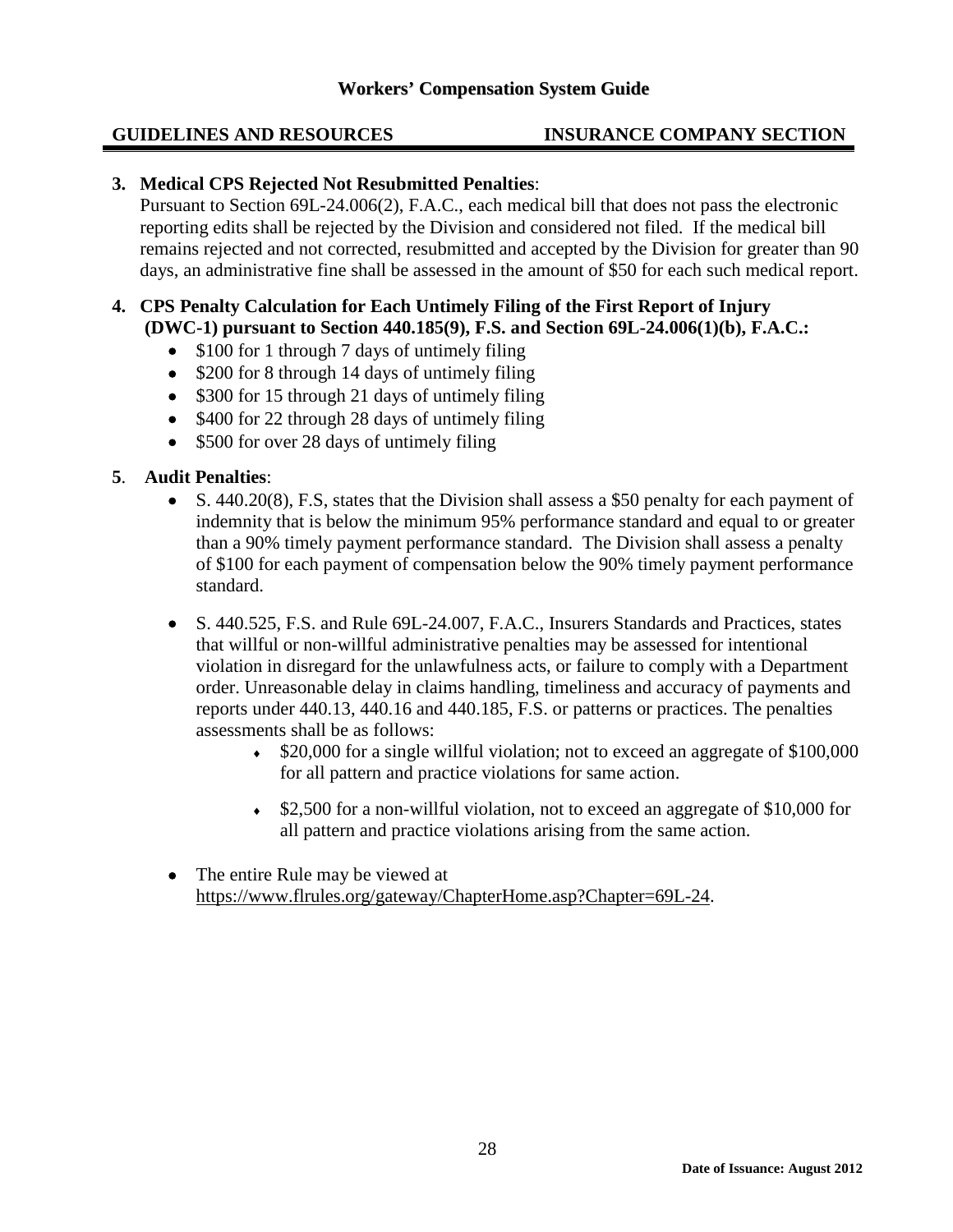#### **GUIDELINES AND RESOURCES**

#### **PENALTIES AND INTEREST FOR LATE PAYMENT OF COMPENSATION PAID DIRECTLY TO THE INJURED WORKER ALONG WITH THE INDEMNITY PAYMENT THAT WAS LATE:**

- **1.** Pursuant to Section 440.20(6), F.S., if any installment of compensation for death or dependency benefits, or compensation for disability benefits payable without an award is not paid within 7 days after it becomes due, there shall be added to such unpaid installment a penalty of an amount equal to 20 percent of the unpaid installment, which shall be paid at the same time as, and in addition to, such installment of compensation.
- **2.** Pursuant to Section 440.20(8), F.S., if any installment of compensation is not paid when it becomes due, the employer, insurance company or servicing agent shall pay interest at the rate of 12 percent per year from the date the installment becomes due until it is paid, whether such installment is payable without an order or under the terms of an order. The interest payment shall be the greater of the amount of interest due or \$5.

## **INSURANCE COMPANIES UNLAWFUL ACTION:**

It shall be unlawful for any insurance entity to revoke or cancel a workers' compensation insurance policy or membership because an employer has returned an employee to work or hired an employee who has filed a workers' compensation claim.

#### **INSURANCE COMPANIES ANTI-FRAUD RESPONSIBILITIES:**

Rule Chapter 69D-2, F.A.C. was adopted September 15, 2006, requiring insurance companies and health maintenance organizations (HMO) to file updated Special Investigations Unit (SIU Descriptions or anti-fraud plans pursuant to section 626.9891, F.S.

The type of filing required depends on the insurance company's volume of Florida annual direct written premium. Those insurance companies that write \$10 million or more in annual direct written premium are subject to s. 626.9891(1), F.S. and 69D-2.003, F.A.C. and those that write less than \$10 million in annual direct written premium are subject to s. 626.9891(2), F.S. and 69D-2.004, F.A.C.

For instructions on required anti-fraud filings, click on "Instructions for Filing SIU Descriptions and Anti-fraud plans to IFPR" found on the Division of Fraud website [http://myfloridacfo.com/fraud/.](http://myfloridacfo.com/fraud/) Filings are required to be submitted via Division of Insurance Fraud's on-line electronic database known as IFPR (Insurance Fraud Plan Reporting).

Use form DFS-L1-1689/SIU for more than \$10 million in Florida annual direct written premium.

Use form DFS-L1-1690/Anti-fraud plans if less than \$10 million in Florida direct written premium.

Insurance companies are required to report suspect fraud and can submit a fraud referral to Division of Insurance Fraud on-line at [https://secure.myfloridacfo.com/fraud/IndustryRSF.asp.](https://secure.fldfs.com/fraud/IndustryRSF.asp)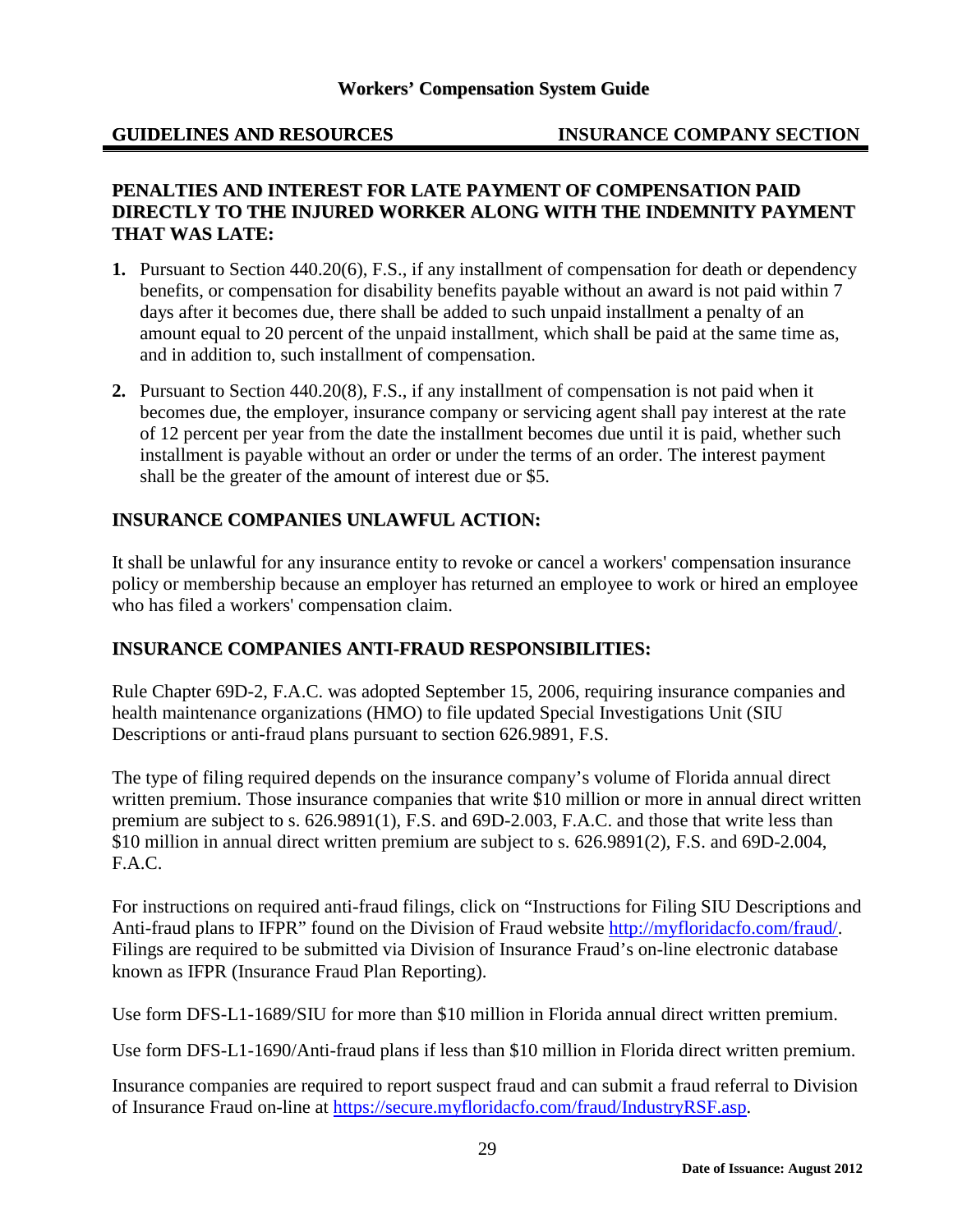**GUIDELINES AND RESOURCES APPENDIX SECTION**

# **PART 5 APPENDIX**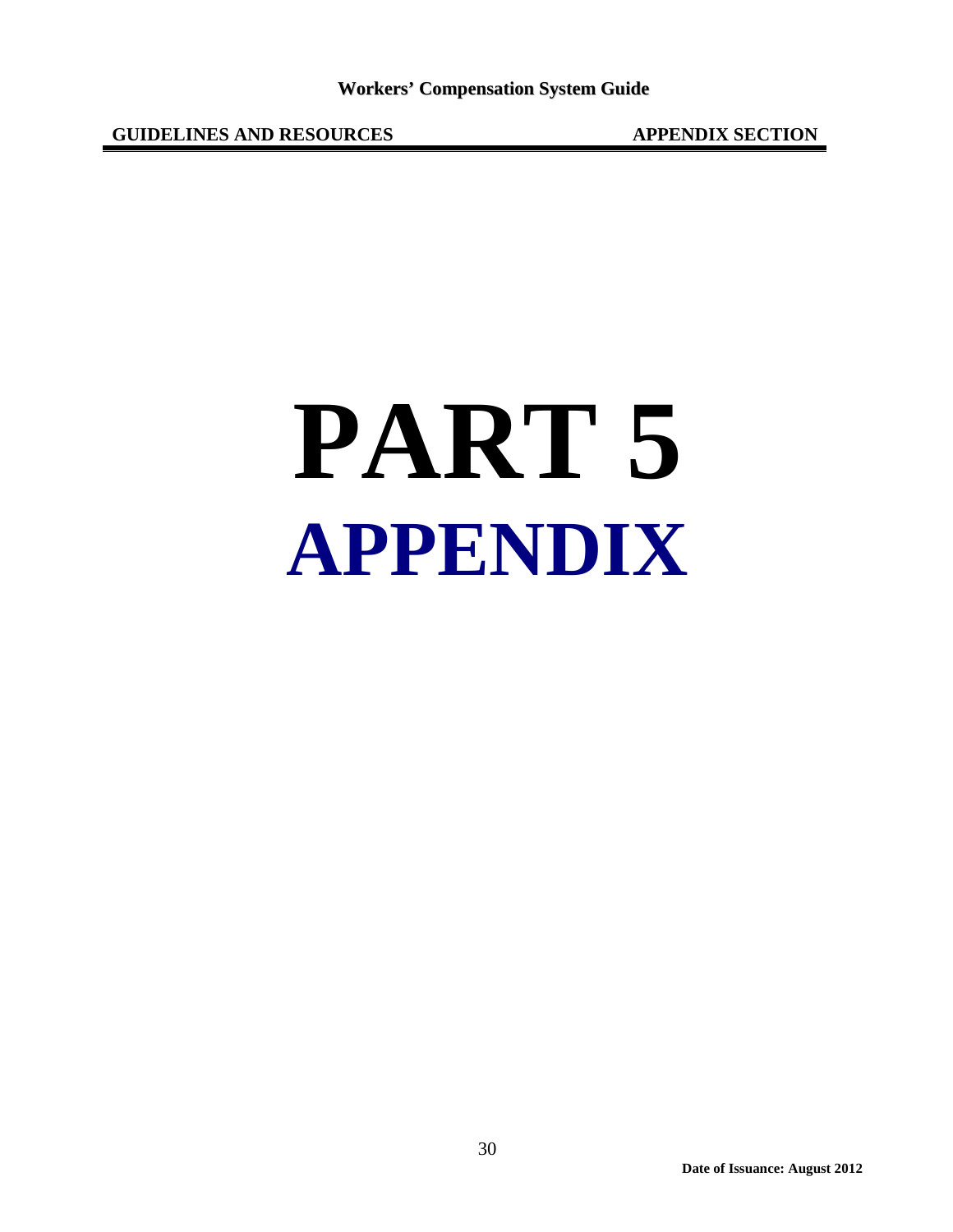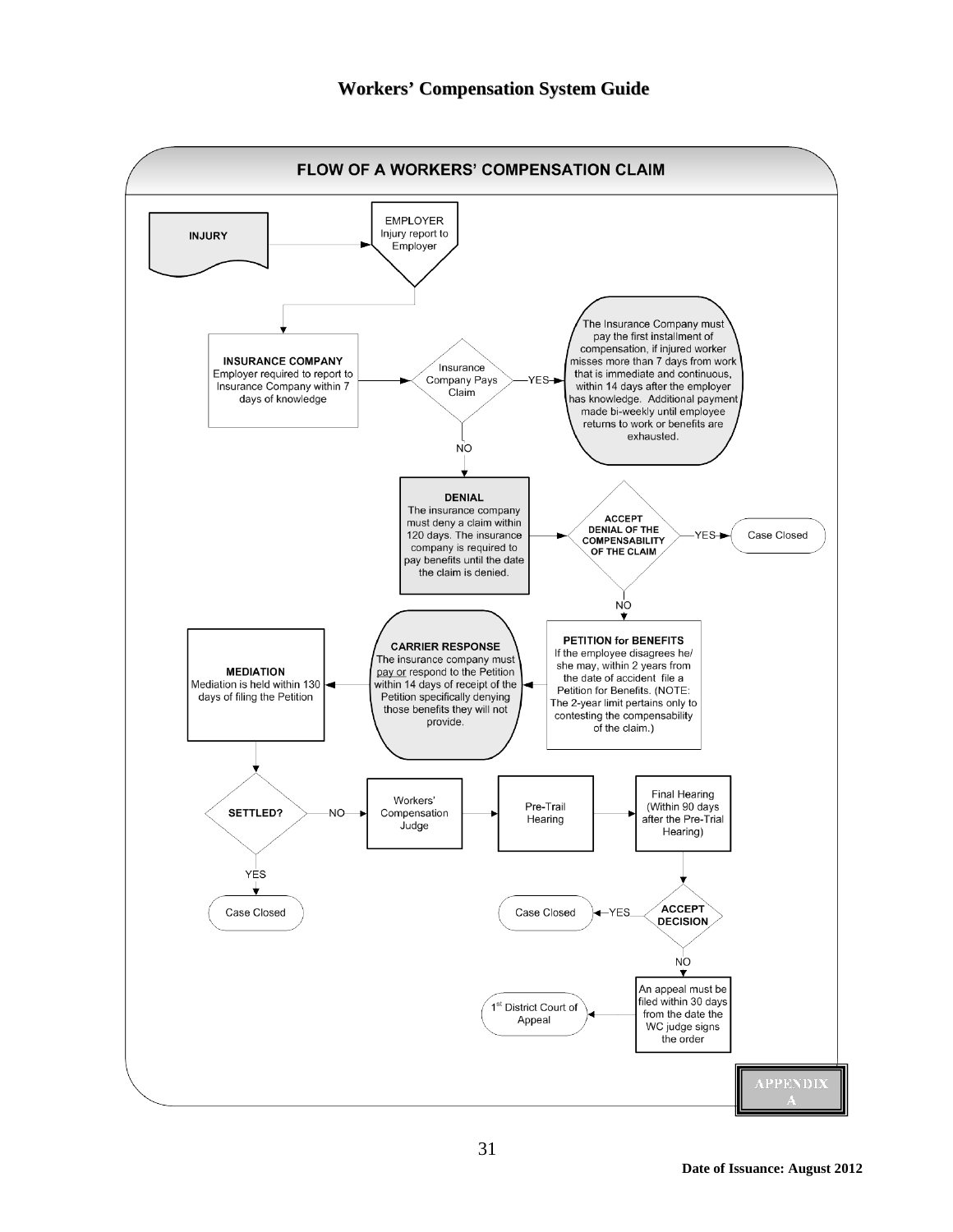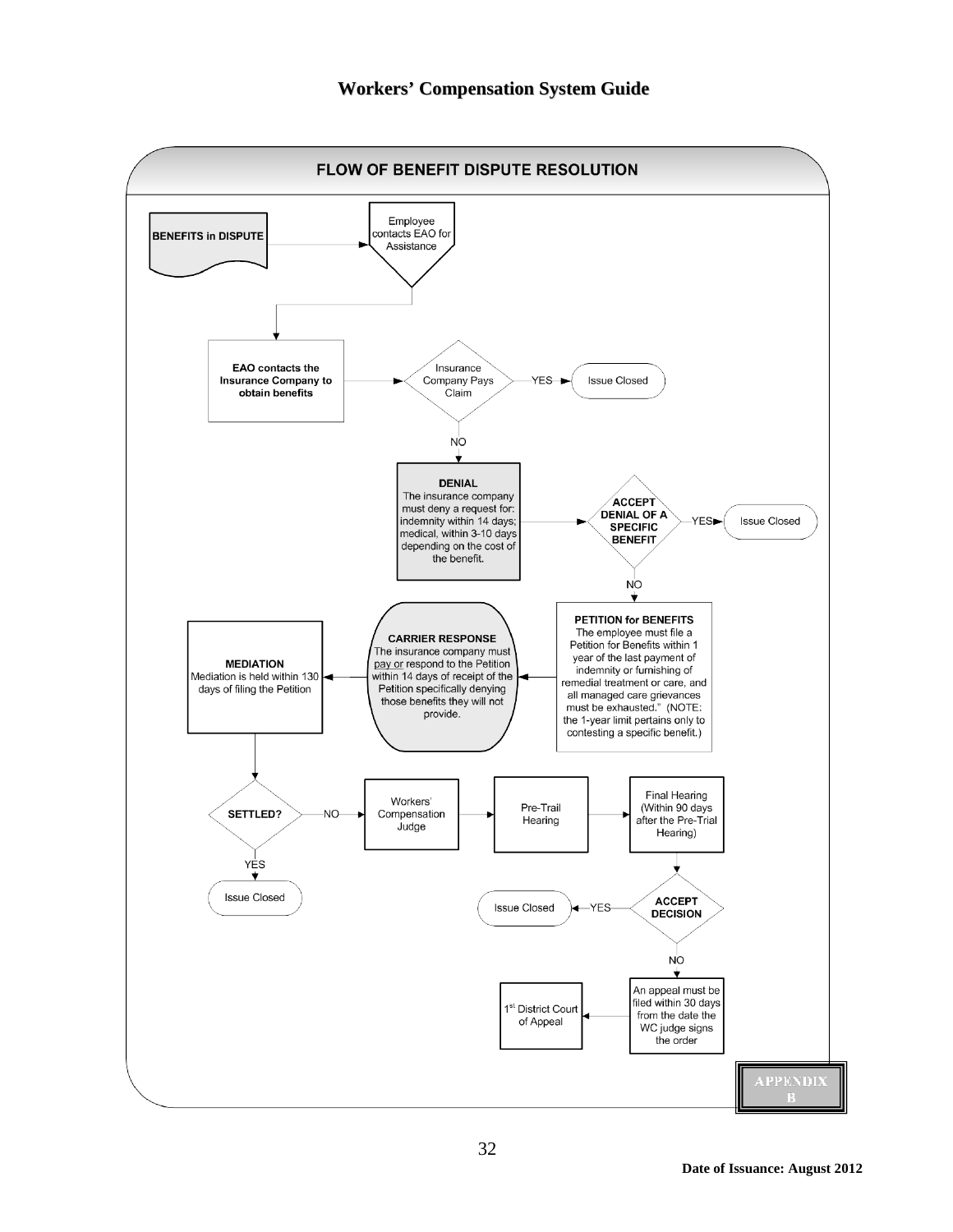#### **ADDITIONAL RESOURCES**

**WC website: <http://www.myfloridacfo.com/WC> WC hotline:1-800-342-1741**

#### **EMPLOYEE SECTION**

- **The State of Florida Employee Assistance Office: [http://www.myfloridacfo.com/wc/organization/eao\\_offices.html](http://www.fldfs.com/wc/organization/eao_offices.html) Email: [wceao@myfloridacfo.com](mailto:wceao@myfloridacfo.com)**
- **The Maximum Compensation Rates: [http://www.myfloridacfo.com/wc/statistics/bma/bma\\_rates.html](http://www.myfloridacfo.com/wc/statistics/bma/bma_rates.html)**
- **WC Claims Database: [https://apps.myfloridacfo.com/claimsweb/ClaimSearch.aspx](https://apps.fldfs.com/claimsweb/ClaimSearch.aspx)**
- **WC Insurance Company/Claims Handler Database: [http://www.myfloridacfo.com/WCAPPS/Carrier/Car\\_Srch10.asp](http://www.fldfs.com/WCAPPS/Carrier/Car_Srch10.asp)**
- **WC Rehabilitation and Reemployment Program: <http://www.myfloridacfo.com/WC/employee/reemployment.html>**

#### **EMPLOYER SECTION**

**Anti-Fraud Reward Program Notice Poster: [http://www.myfloridacfo.com/wc/publications.html](http://www.fldfs.com/wc/publications.html)**

#### **Broken Arm Poster:**

**[http://www.myfloridacfo.com/wc/publications.html](http://www.fldfs.com/wc/publications.html)**

#### **Bureau of Compliance District Offices:**

**[http://www.myfloridacfo.com/wc/organization/boc\\_offices.html](http://www.myfloridacfo.com/wc/organization/boc_offices.html)**

#### **Construction Policy Tracking Database:**

**<http://www.myfloridacfo.com/WCAPPS/Contractor/logon.asp>**

#### **Compliance Stop-Work Order Database:**

**<http://www.myfloridacfo.com/WCAPPS/SWO/SWOquery.asp>**

## **Proof of Coverage Database (Compliance):**

**<https://apps8.fldfs.com/proofofcoverage/Search.aspx>**

#### **Noncompliance Referral Form (Whistle Blower):**

**[http://www.myfloridacfo.com/WCAPPS/Whistle\\_Blow/Whistle\\_Blow.asp](http://www.myfloridacfo.com/WCAPPS/Whistle_Blow/Whistle_Blow.asp)**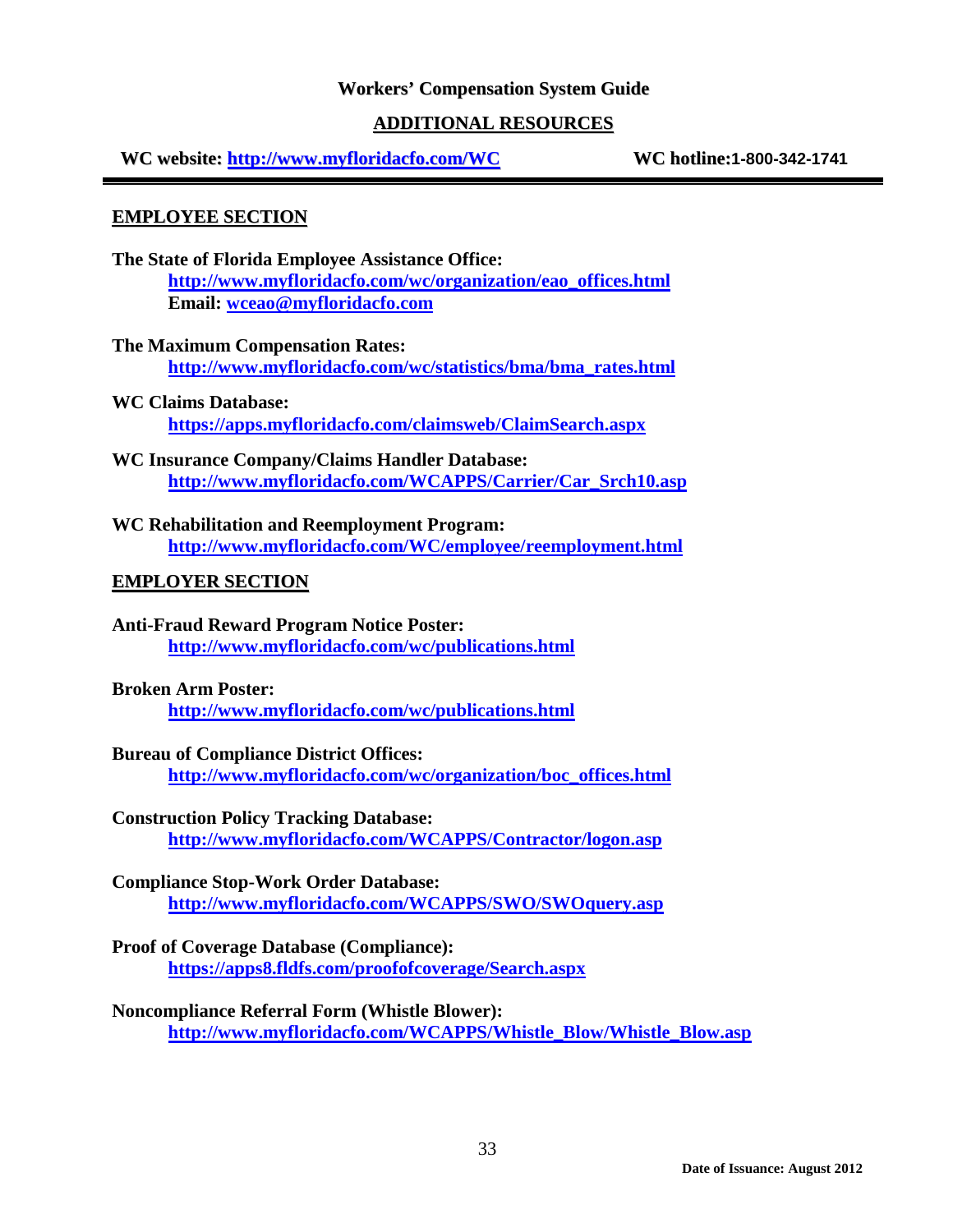#### **ADDITIONAL RESOURCES**

**WC website: <http://www.myfloridacfo.com/WC> WC hotline:1-800-342-1741**

**WC Forms:**

**<http://www.myfloridacfo.com/WC/forms.html>**

**WC Compliance Proof of Coverage Query database: <https://apps8.fldfs.com/proofofcoverage/Search.aspx>**

## **HEALTH CARE PROVIDER SECTION**

**Dental Claim Form, DFS-F5-DWC-11:** 

**<http://ada.org/>**

- **A copy of the DWC-11 can be obtained by contacting the American Dental Association [http://ada.org/.](http://ada.org/)**
- **Instructions for using the DWC-11 [http://www.myfloridacfo.com/wc/pdf/DWC-11instr\\_1-1-07.pdf](http://www.fldfs.com/wc/pdf/DWC-11instr_1-1-07.pdf)**

**Disputed Reimbursement Rule, Ch. 69L-31: <https://www.flrules.org/gateway/ChapterHome.asp?Chapter=69L-31>**

**Petition for Resolution of Reimbursement Dispute: <http://www.myfloridacfo.com/wc/pdf/DFS-3160-0023.pdf>**

**Florida WC Uniform Medical Treatment/Status Reporting Form, [DFS-F5-DWC-25:](http://www.fldfs.com/wc/pdf/DFS-F5-DWC-25.doc) <http://www.myfloridacfo.com/wc/pdf/DFS-F5-DWC-25.doc>**

- **Instructions for using: <http://www.myfloridacfo.com/wc/pdf/DFS-F5-DWC-25instr.pdf>**
- **Excel interactive instructions: <http://www.myfloridacfo.com/wc/pdf/DFS-F5-DWC-25.xls>**

#### **Health Care Provider Application for Certification: <http://www.myfloridacfo.com/wc/pdf/DFS-3160-0020.pdf>**

#### **Health Care Provider Tutorial:**

**[http://www.myfloridacfo.com/wc/HCP\\_tutorial\\_2006.pps](http://www.myfloridacfo.com/wc/HCP_tutorial_2006.pps)**

**Expert Medical Advisor Certification Application: <http://www.myfloridacfo.com/wc/pdf/DFS-3160-0021.pdf>**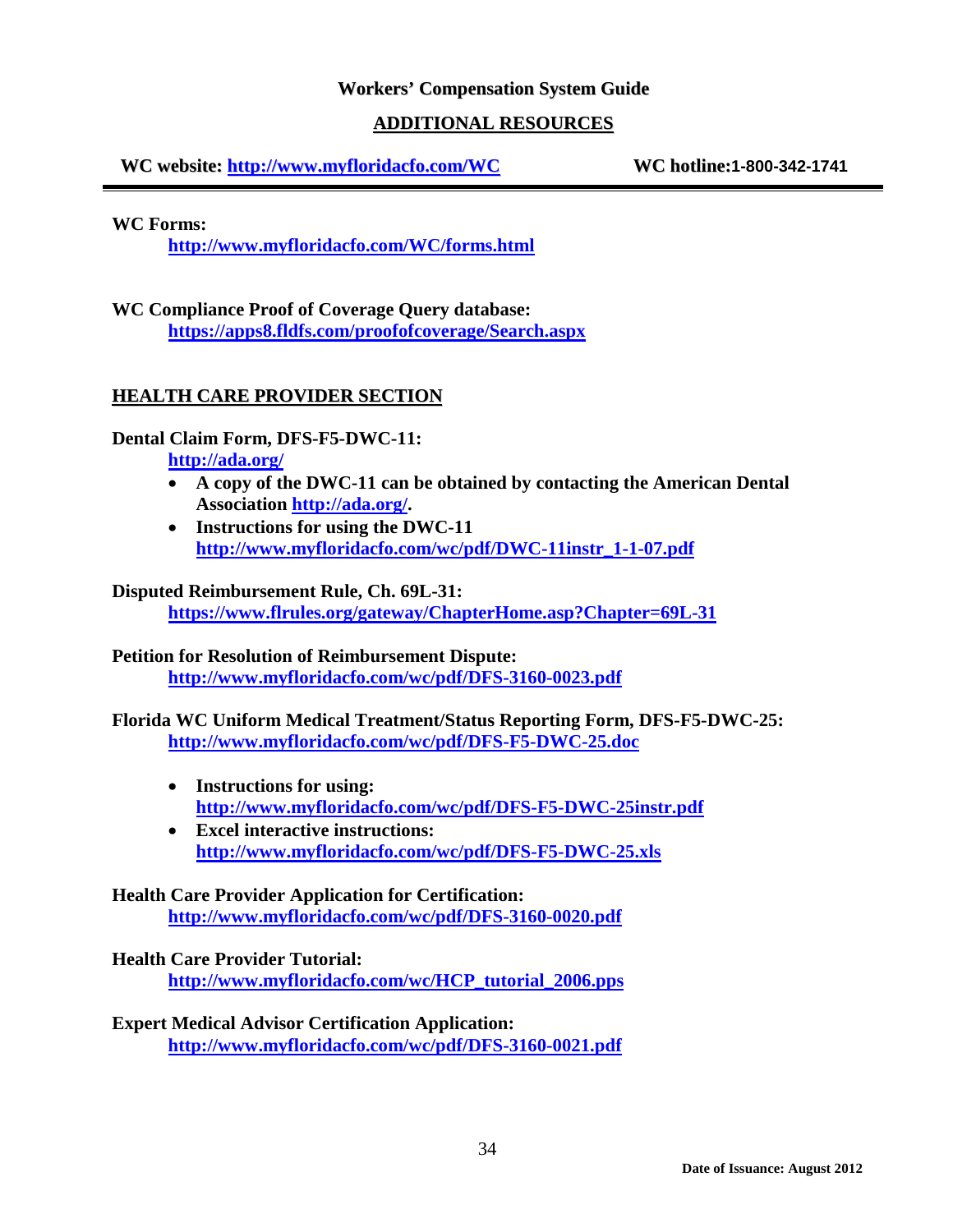#### **ADDITIONAL RESOURCES**

**WC website: <http://www.myfloridacfo.com/WC> WC hotline:1-800-342-1741**

**Health Insurance Claim Form, DFS-F5-DWC- 9 (CMS 1500):** 

**Sample form:<http://www.cms.hhs.gov/cmsforms/downloads/CMS1500805.pdf> To purchase this form for use, contact a local form vendor or call 1-800-482-9367 X.1770 for vendor information.**

- **Instructions for certified health care providers: [http://www.myfloridacfo.com/wc/pdf/DWC-9instrHCP\\_1-1-07.pdf](http://www.fldfs.com/wc/pdf/DWC-9instrHCP_1-1-07.pdf)**
- **Instructions for ambulatory surgical centers: [http://www.myfloridacfo.com/wc/pdf/DWC-9instrASC\\_1-1-07.pdf](http://www.fldfs.com/wc/pdf/DWC-9instrASC_1-1-07.pdf)**
- **Instructions for Pain Management Programs: [http://www.myfloridacfo.com/wc/pdf/DWC-9instrWHPM\\_1-1-07.pdf](http://www.fldfs.com/wc/pdf/DWC-9instrWHPM_1-1-07.pdf)**

**Hospital Billing Form (UB-04) (CM1450), DFS-F5-DWC-90 (see page 18): Sample form:<http://www.cms.hhs.gov/Transmittals/downloads/R1104CP.pdf> To purchase this form for use, contact a local form vendor or call 1-800-482-9367 X.1770 for vendor information.**

• **Instructions for using the DWC-90: [http://www.myfloridacfo.com/wc/pdf/UB-04\\_B\\_Completion\\_Instructions.pdf](http://www.fldfs.com/wc/pdf/UB-04_B_Completion_Instructions.pdf)**

**WC Compliance Proof of Coverage Query database: <https://apps8.fldfs.com/proofofcoverage/Search.aspx>**

**Statement of Charges for Drugs and Medical Supplies Form, DFS-F5-DWC-10,**

• **Form: [http://www.myfloridacfo.com/wc/pdf/DFS-F2-DWC-10.pdf](http://www.fldfs.com/wc/pdf/DFS-F2-DWC-10.pdf)**

**Reimbursement Manual for Ambulatory Surgical Centers Menu, 2006 Edition, (ASC Reimbursement Manual):** 

**<http://www.myfloridacfo.com/wc/provider/reimbursement-manuals.html>**

**The Florida Workers' Compensation Health Care Provider Reimbursement Manual, 2007 Edition:**

**<http://www.myfloridacfo.com/wc/provider/reimbursement-manuals.html>**

**Florida Workers' Compensation Reimbursement Manual for Hospitals, 2006 Edition: <http://www.myfloridacfo.com/wc/provider/reimbursement-manuals.html>**

**Petition for Resolution of Reimbursement Dispute: <http://www.myfloridacfo.com/wc/provider/reimbursement-manuals.html>**